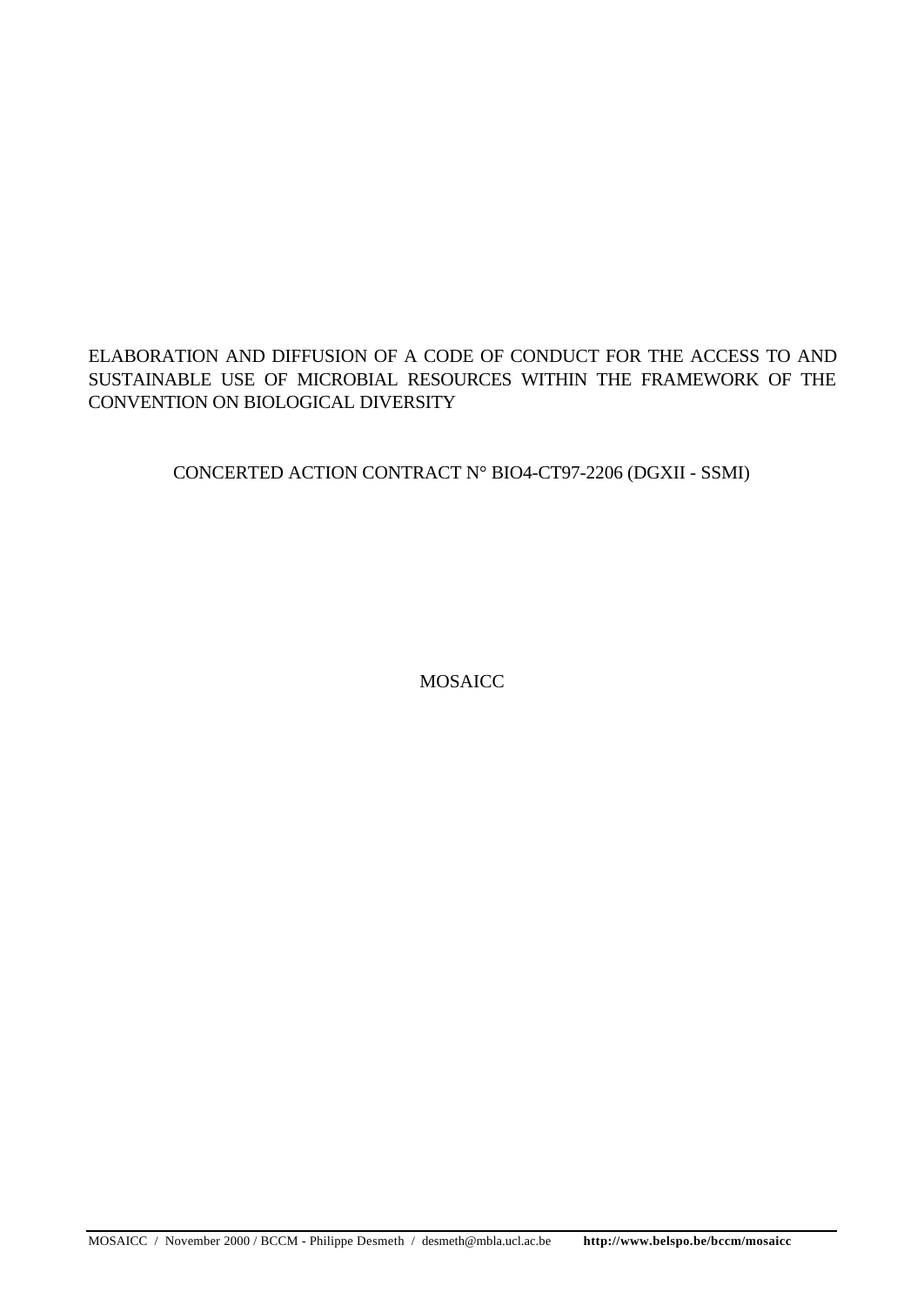## **MOSAICC**

## **MICRO-ORGANISMS SUSTAINABLE USE AND ACCESS REGULATION INTERNATIONAL CODE OF CONDUCT**

November 2000

*Louis Pasteur: " The role of the infinitely small is infinitely large "*

**BCCM**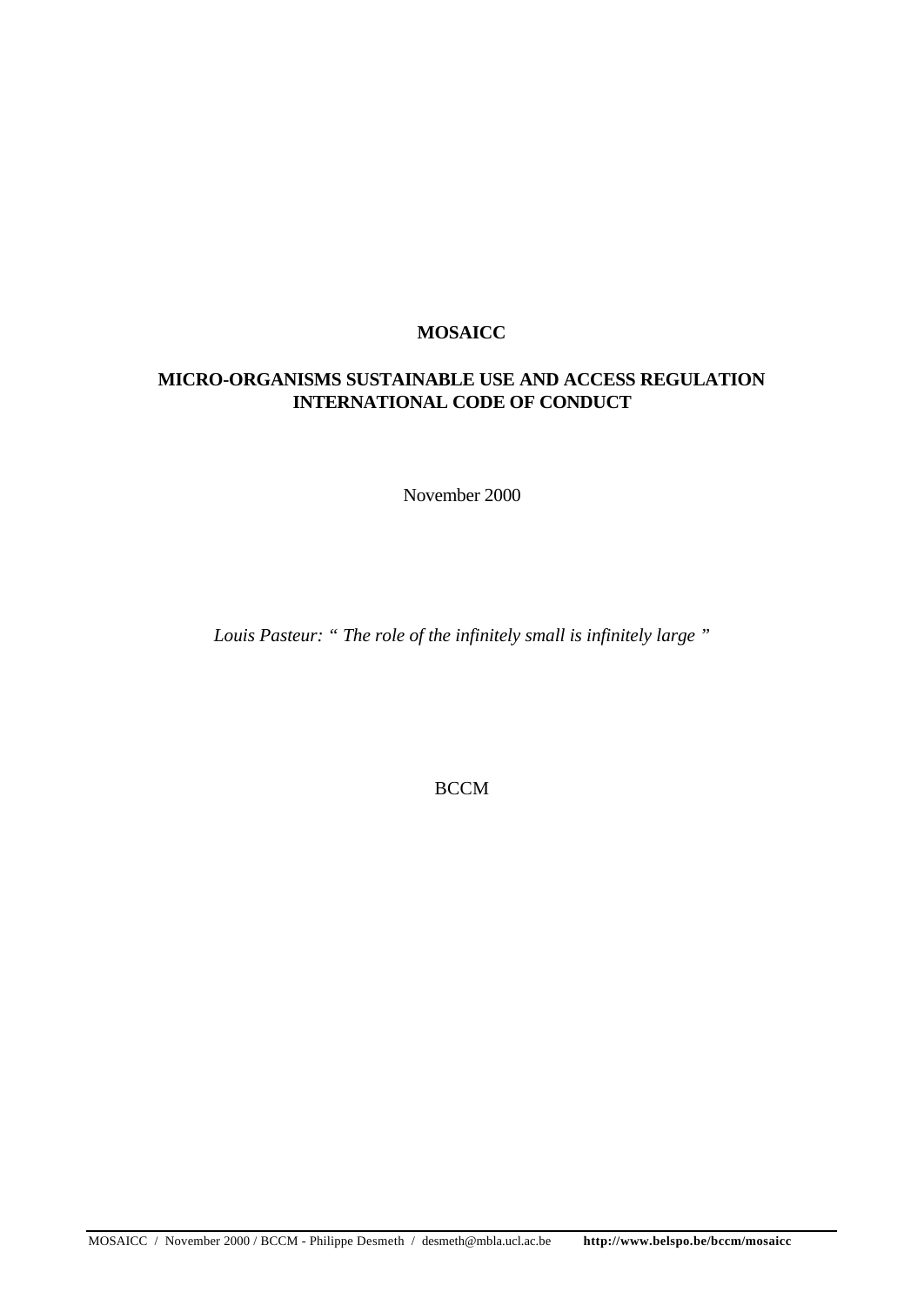## **TABLE OF CONTENTS**

# **INTRODUCTION**

| <b>SECTION I. TERMS OF ACCESS TO MGRS</b>                       | I.1            |
|-----------------------------------------------------------------|----------------|
| <b>I.1. Prior Informed Consent: definition and contents</b>     | I.1            |
| <b>I.2. Procedure for access to in-situ MGRs</b>                | L <sub>2</sub> |
| <b>I.3. Procedure for access to ex-situ MGRs</b>                | I.3            |
| <b>I.4. Settlement of Material Transfer Agreement</b>           | I.4            |
| <b>I.5.</b> Monitoring the distribution and utilisation of MGRs | I.6            |
| <b>I.6.</b> Additional terms of agreement                       | I.8            |
|                                                                 |                |
|                                                                 |                |

| <b>SECTION II. MODEL DOCUMENTS</b>                     | II.1     |
|--------------------------------------------------------|----------|
| <b>Material Transfer Agreement - MTA</b>               | $\Pi$ .2 |
| PIC application form for access to <i>in-situ</i> MGRs | Π.5      |
| PIC certificate for access to <i>in-situ</i> MGRs.     | П.6      |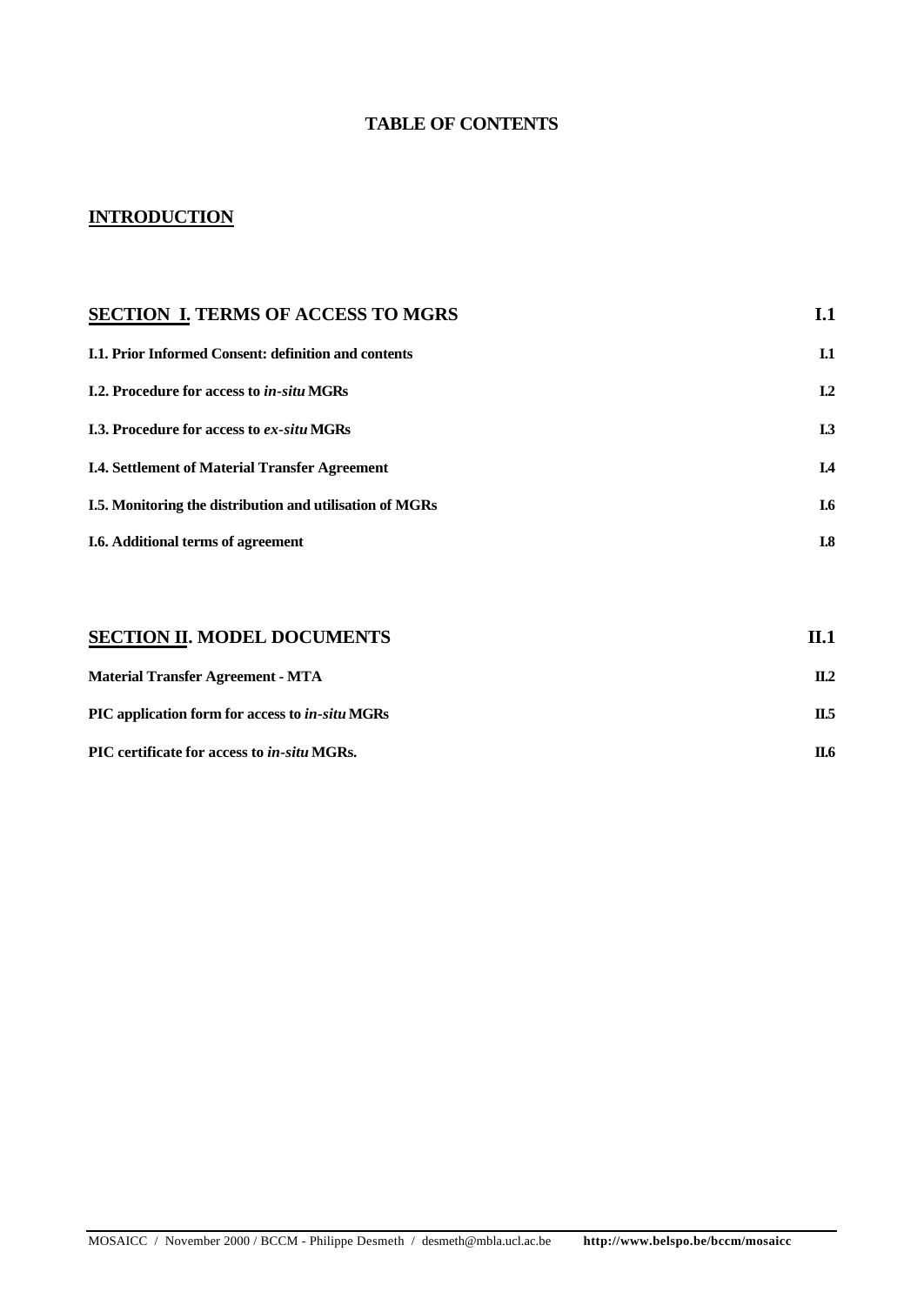## **INTRODUCTION**

MOSAICC is a voluntary Code of Conduct. It is developed to facilitate access to microbial genetic resources (MGRs)**<sup>1</sup>** and to help partners to make appropriate agreements when transferring MGRs, in the framework of the Convention on Biological Diversity (CBD)<sup>2</sup> and other applicable rules of international<sup>3</sup> and national<sup>4</sup> laws. MOSAICC is a tool to support the implementation of the CBD at the microbial level; it can also serve as a model when dealing with genetic resources other than MGRs.

Access to MGRs is a prerequisite for the advancement of microbiology and world-wide sustainable development. Furthermore, monitoring the transfer of MGRs is necessary to identify the individuals or groups that are entitled to be scientifically or financially rewarded for their contribution to the conservation and sustainable use of the MGRs. Therefore, MOSAICC combines the need for easy transfer of MGRs and the need to monitor the transfer of MGRs. It proposes a system that works through two operating principles:

- 1. The *in situ* origin of the MGRs is identified via initial **Prior Informed Consent** (**PIC**) procedure providing authorisation for sampling. The *in situ* origin of the MGRs is always mentioned when transfer occurs.
- 2. The transfer of MGRs is monitored and occurs under **Material Transfer Agreement** (**MTA**) which terms are defined by both recipient and provider**.** MTA is a generic term that covers either a very short shipment document, a simple standard delivery notice, a standard invoice containing minimal standard requirements or a more detailed specific contract including tailor-made mutually agreed terms. According to the use and intended distribution of the MGRs, mutually agreed terms can be short or very detailed.

MOSAICC aims to assist microbiologists:

- to obtain Prior Informed Consent-PIC (CBD art.15.5) ;
- to establish Material Transfer Agreement (MTA) for access to and transfer of MGRs, access to and transfer of technology, fair and equitable sharing of benefits as well as for technical and scientific cooperation (CBD art.15.4, 15.6, 15.7, 16, 18 & 19).

MOSAICC aims to assist countries providing MGRs by suggesting procedures:

to issue PIC for access to MGRs;

l

to monitor the transfer of such MGRs, to enable a fair and equitable sharing of the possible benefits arising from their utilisation.

MOSAICC includes recommendations to microbiologists. These recommendations should be considered as guidelines for an optimal implementation of the CBD. National and international legal requirements developed in or outside the framework of the CBD remain compulsory (CBD art.22). As the implementation of the CBD is ruled at national level, some suggestions to countries are also included as well as some model forms in section II of this document. As it is not the purpose of MOSAICC to analyse thoroughly the terms and principles of the CBD, readers are advised to check the bibliography and consult other documents for more information about the CBD.

<sup>1</sup> Definition of microbial genetic resources (MGRs) derived from the CBD definition of genetic resources: *any microbial genetic material of actual or potential value* (art.2).

<sup>2</sup> The Convention on Biological Diversity (CBD, Rio de Janeiro, 5 June 1992) has three objectives " *the conservation of biological diversity, the sustainable use of its components and the fair and equitable sharing of the benefits arising out of the utilization of genetic resources* "(art.1). To achieve these goals, the CBD lays down new principles governing, among others, access to genetic resources (art.15), access to technology (art. 16, 18 & 19) and fair and equitable sharing of benefits (art. 15 & 19). Since microbiologists must deal with MGRs from all over the world, there is a need for a Code of Conduct dealing with these matters in a practical way. MOSAICC is the result of a consensus obtained between a balanced group of representatives from North and South, including representatives from the public (government, culture collections, academics, NGOs) and the private sector (pharmaceutical, chemical and food industry).

 $3$  A/o the Budapest Treaty on the International Recognition of the Deposit of Micro-organisms for the Purposes of Patent Procedure (28 April 1977, amended on 26 September 1980 and Regulations) and the Agreement on Trade-Related aspects of Intellectual Property Rights (TRIPS Agreement, Marrakech, 15 April 1994). See also CBD article 22.

<sup>&</sup>lt;sup>4</sup> Individual countries may retain their own special interests and goals, even if this involves rules that go beyond those laid down by the CBD. However, an uniform set of guidelines could be more economic and effective to implement the principles of the CBD. The success of countries in co-operating with each other and exploiting in a sustainable way their microbial biological diversity will depend on the feasibility of the national regulations and procedures that these countries impose.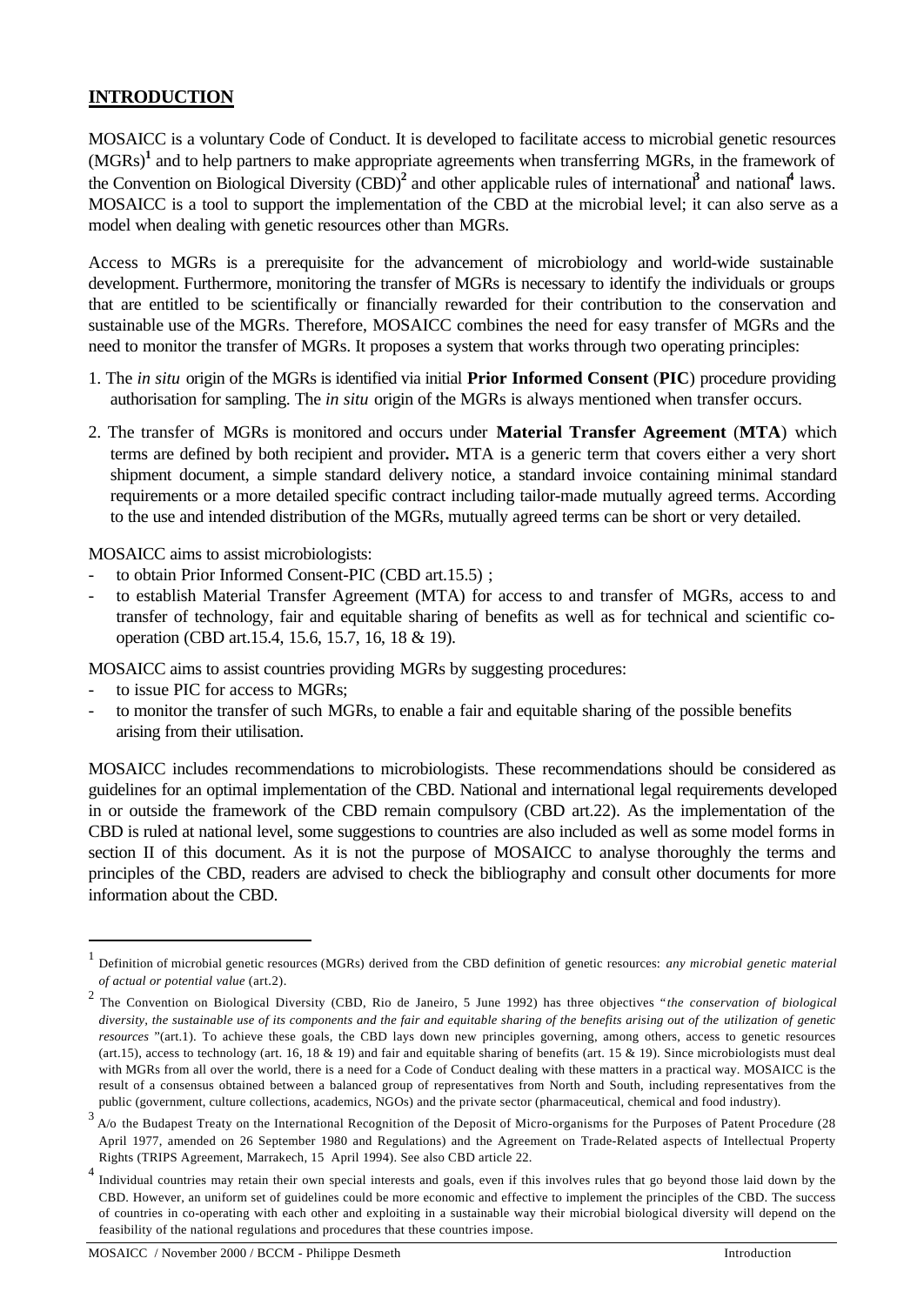## **SECTION I. TERMS OF ACCESS to MGRs**

### **I.1. Prior Informed Consent: definition and contents<sup>5</sup>**

In the system proposed by MOSAICC, the " *prior informed consent* " (PIC) is a document that officially identify the *in-situ* origin of MGRs and authorise the access to *in-situ* MGRs. It is the result of a procedure put in place to monitor the access to and the transfer of MGRs.

The PIC must be: - acquired prior to accessing the MGRs ;

- based on legally correct and trustworthy information provided by the applicant;
- granted by a competent authority of the country providing the MGRs and according to the national legislation and procedures. (For the purpose of MOSAICC, the competent authorities that are entitled to provide the authorisation for access to MGRs will be called "PIC-providers<sup>6</sup>").

MOSAICC recommends that, in all cases, the PIC-document should contain**<sup>7</sup>** (see section II for model PIC):

- − the names and addresses of the PIC-applicant and the « PIC-provider »;
- − a confirmation of the authority exercised by the « PIC-provider »;
- − a confirmation of the precise scope of the PIC (cf. annexed PIC-application, area of sampling, when possible description of MGRs to be accessed);
- − a reference to the national legislation concerning the PIC, whether this national legislation is related to regulations or recommendations expressed in an international convention (such as the CBD) or not;
- − a reference to a Material Transfer Agreement, if any**<sup>8</sup>** ;
- and, if necessary, in annexe, the permission of the landowner and/or usufructuary.

 $<sup>5</sup>$  MOSAICC refers to the principles laid down in CBD article 15, in particular:</sup>

<sup>−</sup> the « *sovereign rights of States over their natural resources "* in the sense that " *the authority to determine access to genetic resources rests with the national governments and is subject to national legislation* » (CBD art. 15.1);

<sup>−</sup> « *Each Contracting Party shall endeavour to create conditions to facilitate access to genetic resources for environmentally sound uses by other Contracting Parties and not to impose restrictions that run counter to the objectives of this Convention* » (CBD art. 15.2);

<sup>−</sup> « *Access, where granted, shall be on mutually agreed terms and subject to the provisions of this Article* » (CBD art. 15.4)

<sup>−</sup> « *access to genetic resources shall be subject to prior informed consent of the Contracting Party providing such resources unless otherwise determined by that Party* » (CBD art. 15.5).

<sup>&</sup>lt;sup>6</sup> There are different kinds of PIC-providers. PIC-providers that have received a mandate from their government to issue PIC within the framework of the CBD and PIC-providers that have received a mandate within national legislation that does not refer to the CBD. Some of these PIC-providers have a limited mandate, for instance the authority to issue PIC for access to certain geographical area(s) like a Department of Forestry or an administration supervising a National Park. Some PIC-providers have a broader competence related to the access to genetic resources (e.g. department of Environmental Affairs). In practice a country may organise itself in different ways. In this regard countries could take two useful steps to facilitate the implementation of the PIC principle: first, designate one or more PICproviders, secondly, regularly publish updated list of names and addresses of their competent PIC-providers. The lists should include specifications on the scope of the respective mandates of those PIC-providers (kind of genetic resources covered, geographical areas of competence etc.). Countries which have designated PIC-providers, could use standardised PIC-certificates such as the MOSAICC model form (see section II). 7

Some conditions could be added according to the country's national legislation and/or the specific rules applied by a PIC-provider but too restrictive rules might run counter the attainment of the general objectives of the Convention on Biological Diversity (CBD articles 1 and 15.2).

<sup>8</sup> The transfer without MTA of *in-situ* MGRs to *ex-situ* conservation facilities is possible when the present depository has itself isolated the MGRs directly from *in-situ* conditions and stored them at its facilities. In any other cases transfer of MGRs without MTA is extremely inadvisable.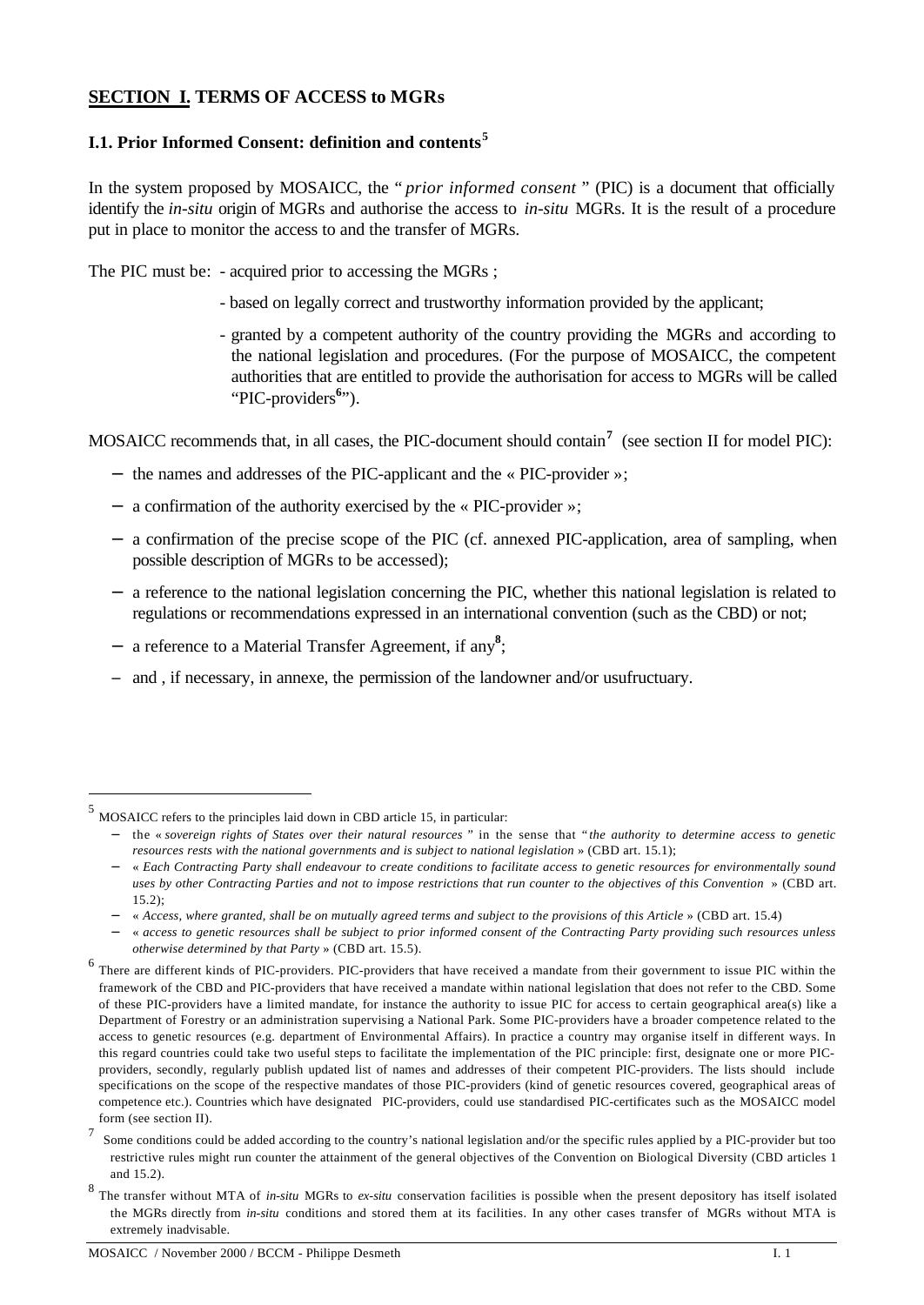### **I.2. Procedure for access to** *in-situ* **MGRs<sup>9</sup>**

### **Prior Informed Consent**

l

MOSAICC recommends that microbiologists, wishing to access *in-situ* MGRs, endeavour in all cases to apply for a **Prior Informed Consent** (PIC) both in countries that have or have not yet designated a competent « PIC-provider » within the framework of the CBD**<sup>10</sup>** .

Because "PIC-providers" are not always identifiable where access to *in-situ* MGRs is required (see remark 6 page I.2), MOSAICC recommends that microbiologists:

- − make efforts to identify the competent « PIC-provider » and to acquire a PIC before accessing MGRs;
- − keep the files proving their efforts made to acquire PIC;
- when wishing to access *in-situ* MGRs<sup>11</sup>, always attempt to acquire written permission from the landowner and/or the usufructuary of the land or sea area before accessing this area and its genetic resources;
- − use the MOSAICC model PIC-application form as model (see Section II model documents);
- − ask "PIC-providers" to use the MOSAICC model PIC-document (see Section II model documents).

The PIC gives access to *in-situ* MGRs; it authorises sampling of MGRs under certain conditions. Subsequently, for each MGR isolated during the specific field survey / sampling campaign it covers, the PIC proves that the MGR has been isolated in a legitimate way and identify officially the *in-situ* origin of the MGR.

A **fast-track procedure** should be available in cases of emergency such as epidemic or for MGRs needed for biocontrol of non-indigenous pests/flora/fauna originating from the same habitat/ecosystem as the MGRs.

Given the flexibility of the CBD<sup>12</sup> concerning the PIC requirement and the need for appropriate procedure for special cases, countries could put in place a fast-track procedure with shortest possible administrative delay according to the level of urgency, giving access to *in-situ* MGRs on basis of minimum information about the purpose of the purchase. This procedure should still enable the monitoring of the distribution and utilisation of the MGRs. In the system proposed in this Code of Conduct, fast-track procedure will match with the contents of Material Transfer Agreement excluding further distribution of MGRs and use-category I or II (see types and contents of Material Transfer Agreement on page I.5).

 $9\overline{9}$  Given the provisions included in CBD article 15, and the use of terms for the purposes of the CBD (article 2), which state:

<sup>- &</sup>quot;*country of origin of genetic resources means the country which possesses those genetic resources in in-situ conditions* "

<sup>- &</sup>quot;*in-situ conditions means conditions where genetic resources exist within ecosystems and natural habitats, and, in the case of domesticated or cultivated species, in the surroundings where they have developed their distinctive properties* ",

MOSAICC defines *in-situ* MGRs as micro-organisms or material of microbial origin containing functional units of heredity, as existing within ecosystems and natural habitats, and, in the case of domesticated or cultivated species in the surroundings where they have developed their distinctive properties. Note: This definition excludes MGRs having acquired their distinctive properties in *in-vitro* conditions, outside their ecosystems and natural habitats (laboratory conditions).

<sup>10</sup> The last phrase of article 15.5: "*unless otherwise determined by that Party*" means also that imposing the requirement of prior informed consent is an option rather than an obligation and this has the consequence that a user is only required to submit to prior informed consent, if the providing Party has taken steps to establish the necessary procedure in its legal system. (Hendrickx/Koester/Prip, The Convention on Biological Diversity – Access to Genetic Resources: A legal Analyses, 23 Environmental Law and Policy 250 (1993)).

<sup>11</sup> The country where the *in-situ* MGRs were accessed is the country of origin.

<sup>12</sup> As already mentioned in point 10 here above, the phrase, "*unless otherwise determined by that Party*" gives the countries some flexibility to deal with the principle of PIC requirement and to provide for possible special procedures. For instance in case of emergency, when a dramatic outbreak of parasitic disease (whether human, animal or plant disease) could cause health or environmental damages, access to the pathogenic MGRs should be possible without delay and restriction for *bona fide* researchers. Indeed, in such case, it would not only be suicidal for a country to deny or delay access to MGRs and so impeding international aid, but also probably counter the provisions of CBD article 14 (e) stating « *(Each Contracting Party, ..., shall) Promote national arrangements for emergency responses to activities or events, whether caused naturally or otherwise, which present a grave and imminent danger to biological diversity and encourage international co-operation to supplement such national efforts and, where appropriate and agreed by the States or regional economic integration organizations concerned, to establish joint contingency plans»*.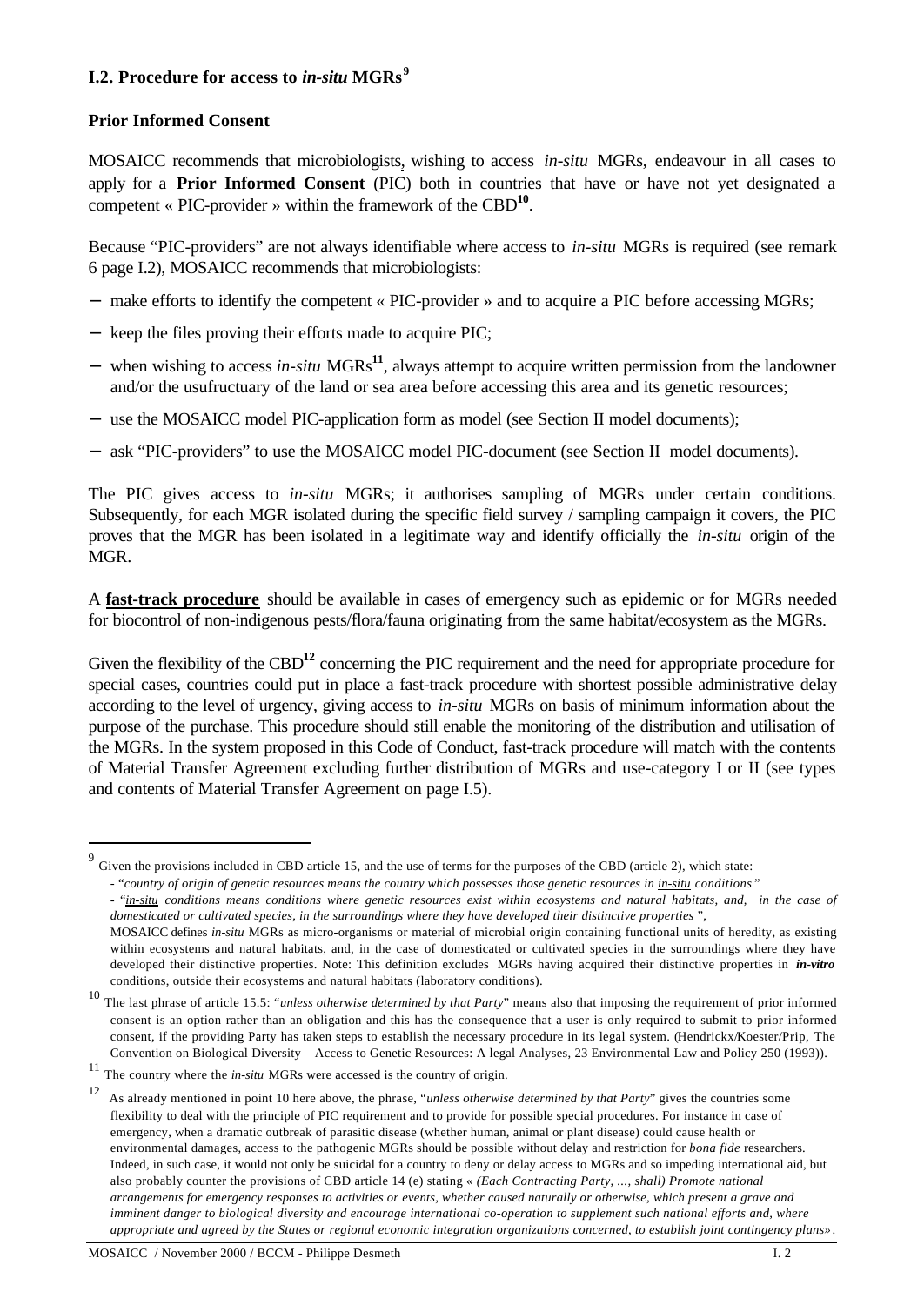### **I.3. Procedure for access to** *ex-situ* **MGRs<sup>13</sup>**

#### **Prior Informed Consent**

MOSAICC recommends that microbiologists wishing to access *ex-situ* MGRs:

- − endeavour in all cases to get, at least, the country of origin or a reference that leads to the initial Prior Informed Consent issued when access to *in-situ* MGRs was authorised or to an equivalent document delivered when the MGRs were originally deposited in *ex-situ* collections**<sup>14</sup>** (see also recommendation for regularising procedure).
- − keep files of correspondence when dealing with *ex-situ* resource centres, including possible Material Transfer Agreement (see definition of MTA, page I.4).
- − check that the *necessary minimal information* regarding the MGRs is attached.
- − always mention provider, strain reference number and country of origin in their scientific papers/publication.

MOSAICC recommends that the provider of the MGRs transfer them with the *necessary minimal information* about their *in-situ* origin**:**

- a reference to the original PIC or to an equivalent document delivered when the MGRs were originally deposited in *ex-situ* collections;
- − the name of the country where the MGRs were accessed;
- − a strain reference number;

l

- − if available, the species name identifying the strain;
- − the place and date of isolation as well as the name of the individual that has isolated the strain from *in situ* conditions or, for lack of individual's name, the name of the institution (legal entity) that employed the individual at the time of the isolation of the strain;
- − possible previous Material Transfer Agreement.

Many *ex-situ* MGRs are not yet covered by a PIC because individuals as well as institutions, including *ex-situ* resource centres, have sometimes acquired and are still acquiring MGRs without a PIC.

MOSAICC recommends that a **regularising procedure** will be followed for these *ex-situ* MGRs that have been in the past acquired/isolated from *in-situ* conditions without a PIC. This regularising procedure consists of the applicant providing the competent authority with an inventory of indexed strains in pure culture, whether identified or not, kept at its facilities. This correcting measure will fulfil the need to identify the *insitu* origin of the strains by recording and transferring the adequate information. This correcting measure should last for a transitional period, before the general procedure promoted here is widely in use. After such a transitional period normal PIC-procedure will be followed.

<sup>13</sup> Given the provisions included in CBD article 15, and the use of terms for the purposes of the CBD (CBD art. 2), which state: -"*country providing genetic resources means the country supplying genetic resources collected from in-situ resources,including populations of both wild and domesticated species, or taken from ex-situ sources, which may or may not have originated from that country* ",

<sup>-&</sup>quot;*ex-situ conservation means the conservation of components of biological diversity outside their natural habitat* " MOSAICC defines *ex-situ* MGRs as material of microbial origin containing functional units of heredity, that is kept outside its natural habitat (such as *in-vitro* or laboratory conditions).

<sup>14</sup> *Ex-situ* MGRs are originally isolated from *in-situ* conditions and subsequently kept *in vitro*. According to the CBD provisions, these MGRs isolated from *in-situ* conditions should have been accessed through a PIC identifying their origin and making reference to the terms of the access.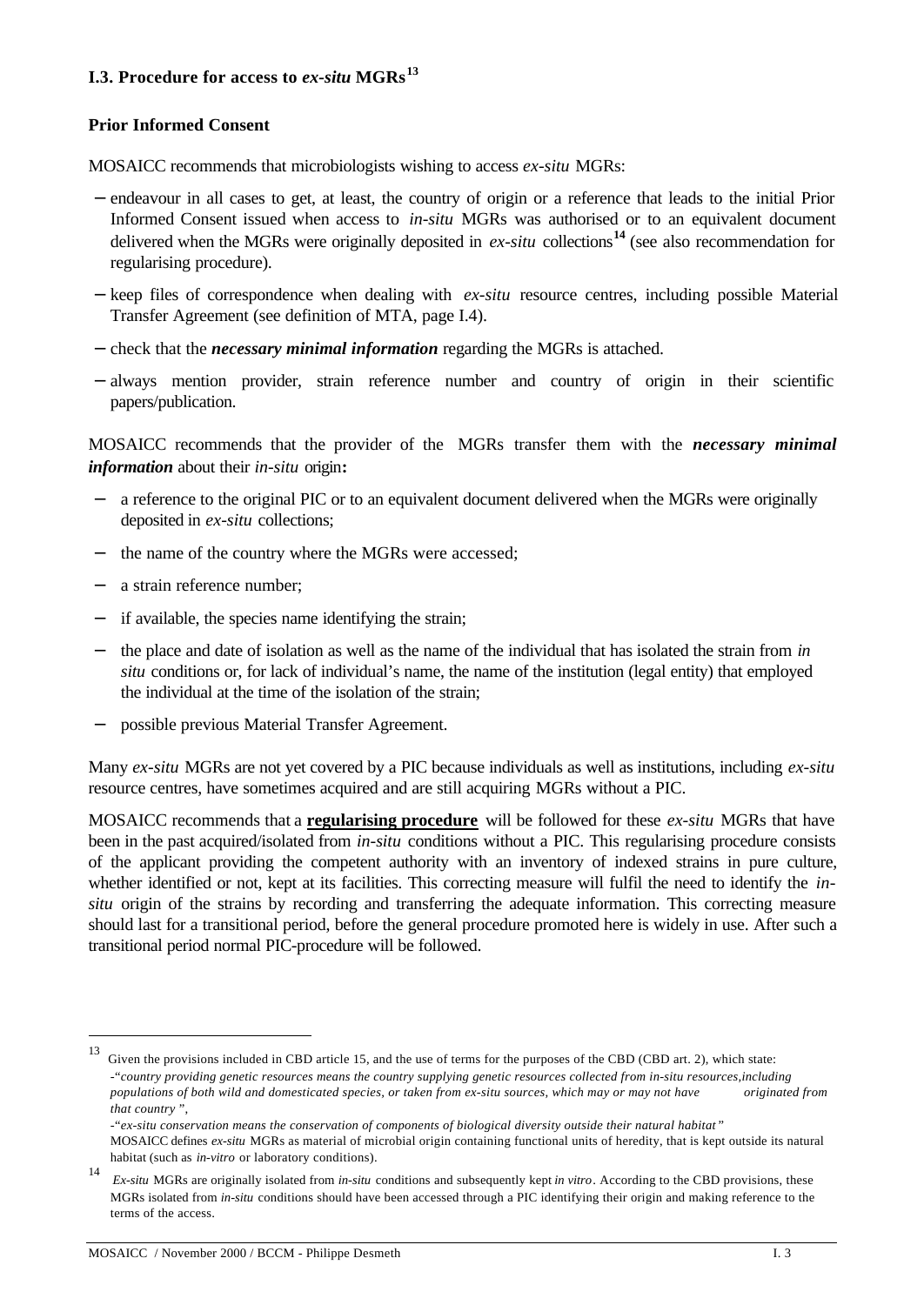#### **I.4. Settlement of Material Transfer Agreement**

MOSAICC recommends that all transfers of MGRs (*in-situ* MGRs to *ex-situ* conditions and transfers of *exsitu* MGRs) occur under **Material Transfer Agreement** (**MTA**) the terms of which are mutually agreed**<sup>15</sup>** upon between the provider and the recipient.

**Material Transfer Agreement** (**MTA**) is a generic term that can cover either a very short shipment document, a simple standard delivery notice, a standard invoice containing minimal standard requirements or a more detailed specific contract including tailor-made mutually agreed terms. All these documents can be designated as MTA as long as they contain at least :

- information about the *in-situ* origin (see PIC);
- information about provider and recipient;
- mutually agreed terms for the access to and the transfer of MGRs, the access to and the transfer of technology, the fair and equitable sharing of the benefits as well as for technical and scientific cooperation.

According to the use and intended distribution of the MGRs, mutually agreed terms can be either very short or very detailed. For usual transfers, such as delivery of test strains and exchanges between scientists, etc., partners are advised to use widely accepted MTA model forms.

When a more custom-made agreement is needed, partners are advised to use the MTA check list<sup>16</sup> to avoid overlooking important terms when negotiating. Partners are free to draw up these custom-made terms according to their needs, provided that these terms are lawful and in accordance with the principles of the CBD.

The contents of the MTA are defined by two main criteria:

- 1. the kinds of use of the MGRs.
- 2. the possibility to distribute the MGRs to third parties, or not ;

<sup>16</sup> **Material Transfer Agreement contents :**

• Basic terms

l

*- Bona fide* and sustainable use, following the CBD-principles ;

- Type of transfer : transfer where distribution to 3rd parties is **either** excluded **or** possible (The choice between these two options is subordinate to the kind of recipients).

- Information about provider and recipient : names, addresses.

• Use-specific terms

additional terms).

- Conservation of MGRs.

- Partnerships involving other stakeholders than provider and recipient of MGRs, including indigenous and local communities

- Monetary terms : Initial, up-front payment; milestones payment and royalties payment.

<sup>15</sup> "*Access, where granted, shall be on mutually agreed terms and subject to the provisions of this Article*" (CBD art. 15.4).

<sup>•</sup> Accompanying terms

Mention of the country of origin, reference to the original PIC; previous MTA-terms if any.

<sup>-</sup> Description of MGRs (country of origin, place and date of isolation, strain reference number, identification data, name of the individual that has isolated the strain from *in situ* conditions or, if individual's name is not available, the name of the institution (legal entity) that employed the individual at the time of the isolation of the strain) ;

<sup>-</sup> Clause governing the payment of the costs of handling ;

Category 1: Use for test, reference, bioassay, control and training purposes. No commercial use. No IPRs on MGRs, derived technology and

information. The recipient has to follow the protocols of standard test and reference procedures.

Category 2: Use for research purposes. No commercial use. No IPRs on MGRs, derived technology and information.

Category 3: Commercial use. Need for more precise MTA provisions on IPRs, information feedback, patent application and benefit-sharing (see

<sup>•</sup> Additional terms - IPR related to MGRs and derived technology,

<sup>-</sup> Terms on training, technical and scientific co-operation, access to and transfer of technology, exchange of information and publication policy. Terms providing possibilities for capacity building in, among others, taxonomy and general microbiology for the provider of microbial genetic resources should be emphasised and prioritised to compensations such as financial arrangements.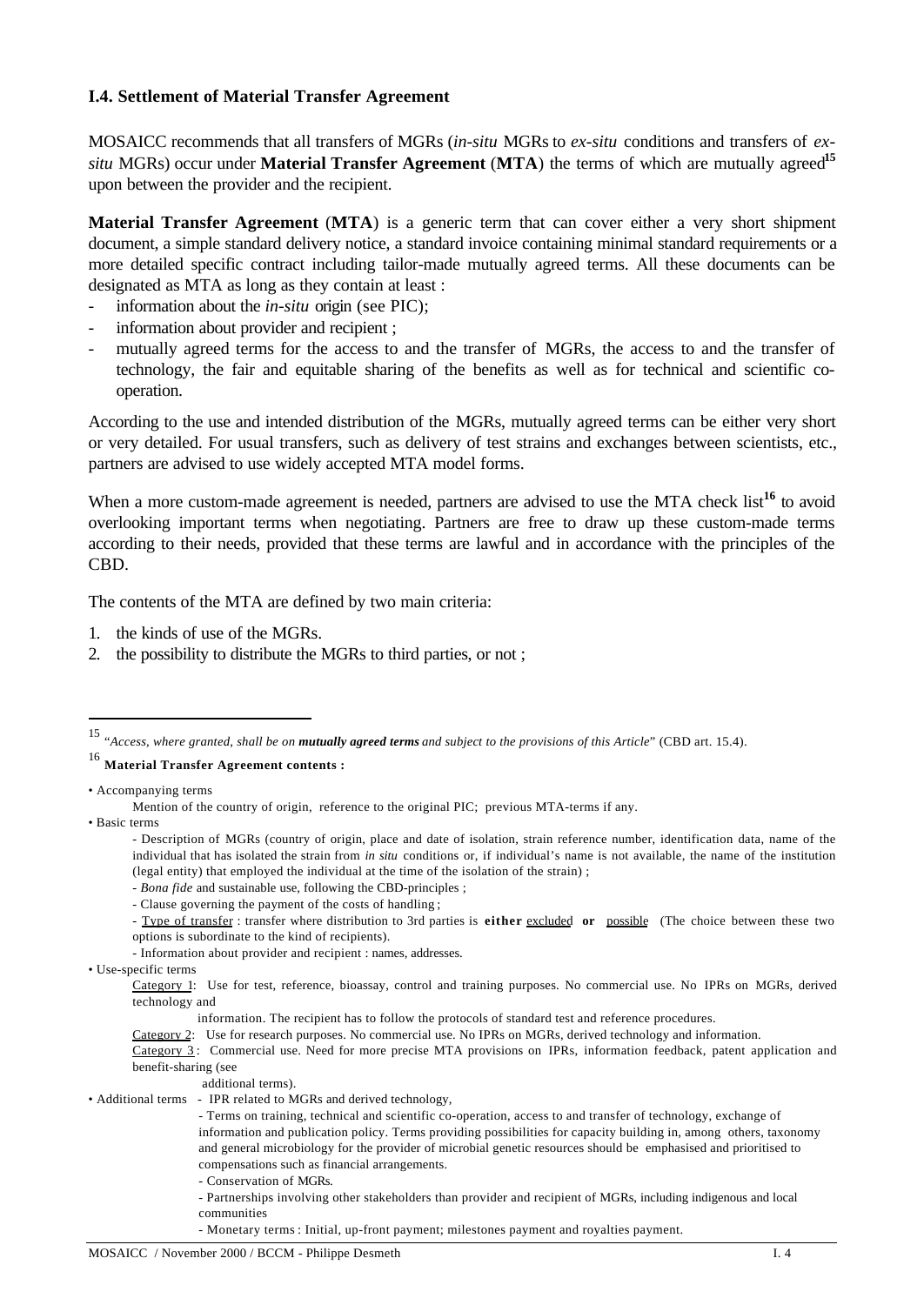1. MOSAICC divides the possible uses of MGRs into three categories:

- − Category I: Use for test, reference, bioassay, control and training purposes.
- − Category II: Use for research purposes
- − Category III: Commercial use

These categories of use will determine use-related terms to include in each MTA. Potential use and intentions may shift accordingly to results of R&D programmes and subsequent perspectives of new applications (actually, all micro-organisms have the potential to be of commercial interest). In this context all agreements to be signed between the different parties should clearly indicate the need that changes of categories must be negotiated and agreed with the rightful owner or provider. In order to help the partners make the appropriate choice between the categories of use, non-ambiguous definitions and clear descriptions of the uses listed above are needed, especially the definition of "commercial use" with regard to the need for more precise terms for sharing of financial benefits. **"Commercial use"** of MGRs includes but is not limited to the following activities : sale, patenting, obtaining or transferring intellectual property rights or other tangible or intangible rights by sale or licence, product development and seeking pre-market approval.

2. MOSAICC recommends to distinguish between two types of material transfer.

- − I. Transfer where further distribution is excluded (MTA excluding distribution to 3<sup>rd</sup> parties)
- − II. Transfer where further distribution is allowed (MTA allowing distribution to 3<sup>rd</sup> parties)

The choice between these two types of transfer will be determined by the capacity of the users as well as of the suppliers for keeping records of the individuals or institutions from where or where to they transfer MGRs**<sup>17</sup>** .

I. When they choose a MTA **excluding distribution to**  $3<sup>rd</sup>$  **parties**, provider and recipient agree that the recipient cannot distribute the MGRs to anybody outside his/her institution. A MTA excluding distribution to  $3<sup>rd</sup>$  parties stops the further distribution of the MGRs along a chain of contacts. From the provider's side, the monitoring of the distribution of the MGRs is limited to the registration of one recipient. In cases where scientists other than the original recipient would like to acquire a strain of the same MGRs, they can apply to the original provider. Provisioning of strains from the original source also guarantees the quality of the MGRs. This option is recommended for transfers between individuals or institutions who's primary mission is not the *ex-situ* conservation and valorisation of MGRs**17.I**. The MTA excluding distribution to  $3<sup>rd</sup>$  parties will also be used in case of fast-track procedure (see page I.2).

<sup>17</sup> **I.** MTA **excluding distribution to 3rd parties** is recommended in the following cases :

- Fast-track procedure (see page I.2).

- **II.** MTA **allowing distribution to 3rd parties** can be used in the following cases :
	- Deposition of *in-situ* MGRs in a culture collection (CBD art.9 (a) « *preferably in the country of origin* »)

<sup>-</sup> Deposition of *in-situ* MGRs in a culture collection, when the depositor impose restriction of distribution (e.g.: patent deposit, some safe deposits). Take care that this does not run counter the principles of CBD art.15.2. " *facilitated access to MGRs"*.

<sup>-</sup> Deposition of *in-situ* MGRs in a laboratory other than a culture collection, in a laboratory that is not used to record information about the transfers it does.

<sup>-</sup> Transfer of *ex-situ* MGRs from an individual or an institution that is not a culture collection to a culture collection, when the depositor imposes restriction of distribution (e.g.: patent deposit, some safe deposits).

<sup>-</sup> Transfer of *ex-situ* MGRs from a culture collection to individuals or institutions that are not used to record information about the transfers they do.

<sup>-</sup> Transfer of *ex-situ* MGRs between individuals or institutions that are not used to record information about the transfers they do.

<sup>-</sup> Transfers of *ex-situ* MGRs between culture collection, between microbial genetic resource centre who's primary mission is the *ex-situ* conservation and valorisation of MGRs; with terms according to specific collaborative agreements between these institutions.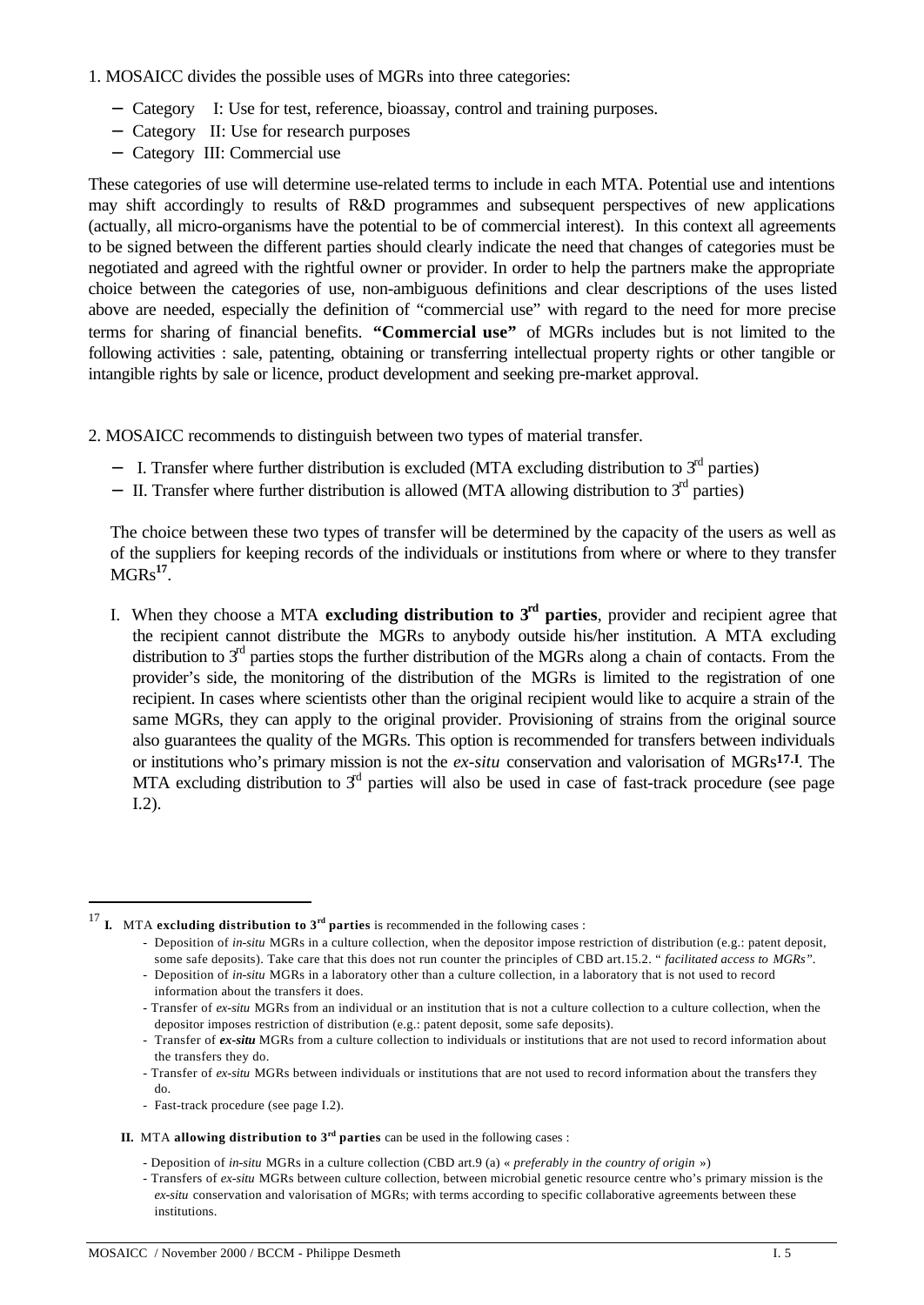II. MTA **allowing distribution to 3rd parties** is in use when MGRs are transferred to a recipient that is a culture collection or when both recipient and provider are culture collections**17.II**. The terms of the transfer will be consistent with the best practices of culture collections and set in the framework of collaborative agreements, when such agreements exist.

This system limits the distribution in cascade/in series. It facilitates tracking of the MGRs by shortening the chain of distribution. It also ensures that MGRs keep their original quality and characteristics. Microbiologists wanting to get MGRs should ask for the MGRs preferably to a culture collection and avoid asking fellow microbiologists to provide them with the microbial resources.

Note : The type of MTA covering a particular transfer depends on the terms of a previous MTA when it exists (see page I.6 and related diagram). It also depends on the terms of the PIC because national legislation takes precedence over any specific terms that runs counter the law.

### **I.5. Monitoring the distribution and utilisation of MGRs**

There is a need for a simple administrative system that enables easy circulation of MGRs. Such a system must also monitor the distribution and the utilisation of MGRs, to identify the individuals or groups that are entitled to share «*in a fair and equitable way the results of research and development and the benefits arising from the commercial and other utilization of genetic resources »* (CBD art.15.7) because they have contributed to the conservation and sustainable use of the MGRs,,

MOSAICC proposes a system that meets both these needs and:

- 1. allows easy circulation of MGRs at the first level of distribution and
- 2. limits the further distribution to third parties, in order to shorten the chain of distribution along which the monitoring of the transfer of MGRs may be lost.

The system works through the adequate choice of MTA terms governing the conditions of transfer (see page I.6), these terms being mutually agreed upon between the provider and the recipient. The expectations of provider and recipient, the available trustworthy information, the legal context (national and international laws) and the contractual context (terms of possible previous agreements) will determinate the contents of the MTA.

More specifically, a balanced use of the options governing -allowing or excluding- the further distribution of the MGRs will help to arrange the flows of MGRs. To make the appropriate choice, to use the adequate option governing the further distribution of the MGRs, provider and recipient will check the following options when they want to transfer MGRs (see figure 1):

- **A.** The MGRs are *in-situ* **or** *ex-situ*
- **B.** A Prior Informed Consent (PIC) is available **or** not
- **C.** There is a previous Material Transfer Agreement (MTA) **or** not
- **D.** If there is a previous MTA, it may be

**either** a MTA excluding distribution to 3<sup>rd</sup> parties. A transfer under MTA excluding distribution to  $\tilde{3}^{rd}$  parties is not followed by a next transfer. or a MTA allowing distribution to  $3<sup>rd</sup>$  parties.

**E.** A transfer under MTA allowing distribution to  $3<sup>rd</sup>$  parties is possible if the MGRs are transferred to a recipient that is a culture collection or when both recipient and provider are culture collection. Ifthe MGRs is transferred to a recipient that is not a culture collection or to individuals or institutions that are not used to record information about the transfers they do, then the transfer of MGRs will be covered by a MTA excluding distribution to  $3<sup>rd</sup>$  parties.

In addition, to avoid loss of interesting *ex-situ* MGRs in cases where individuals or institutions stop their activities, there should be an arrangement with culture collections that could take over the conservation of those *ex-situ* MGRs that have no known duplicates elsewhere.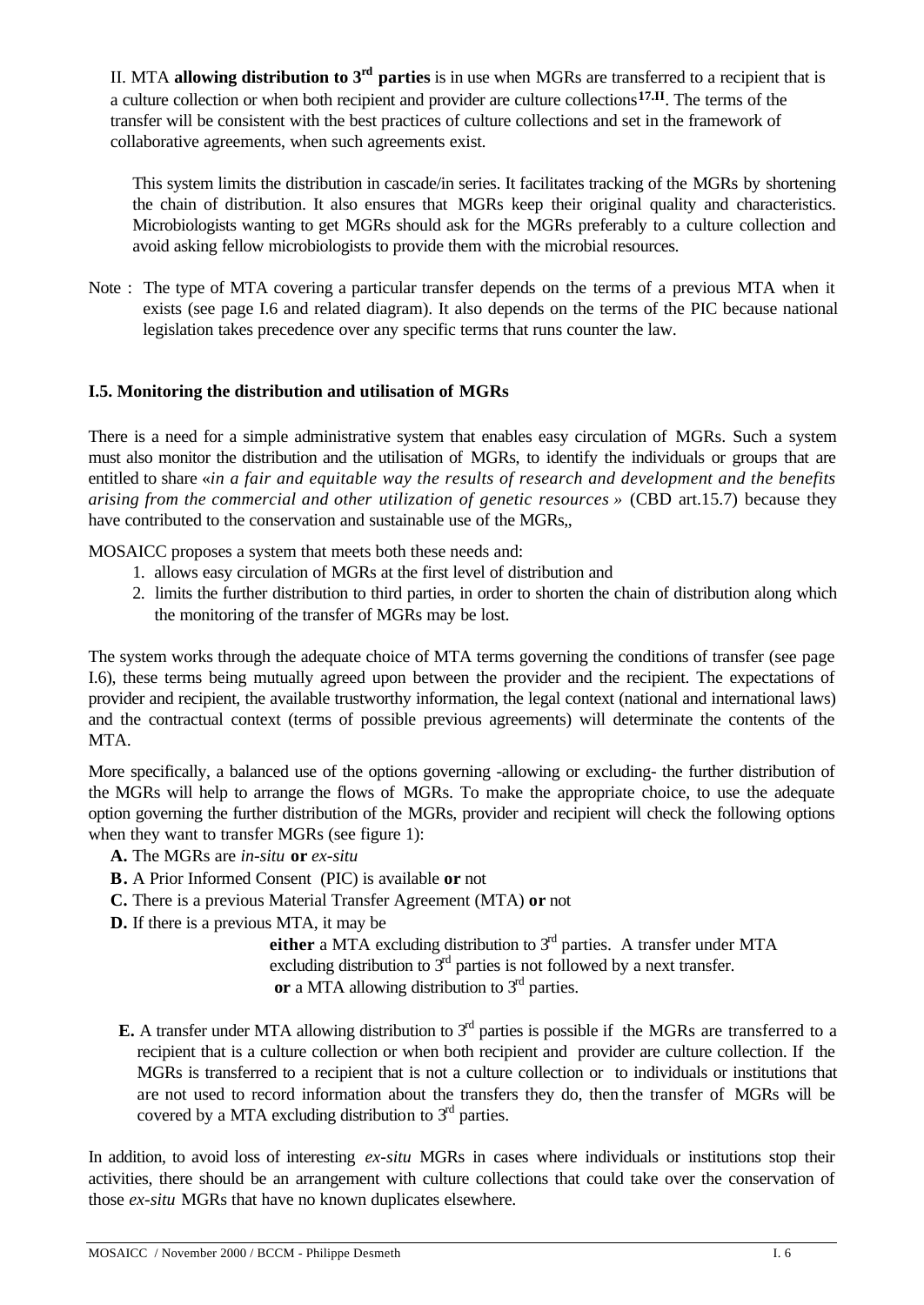

**<sup>(\*)</sup>** Successive MTA's allowing distribution to 3rd parties are not recommended except in the case where provider *and* recipient are culture collections. In all cases transfers should be recorded by both suppliers and recipients for future tracking purposes.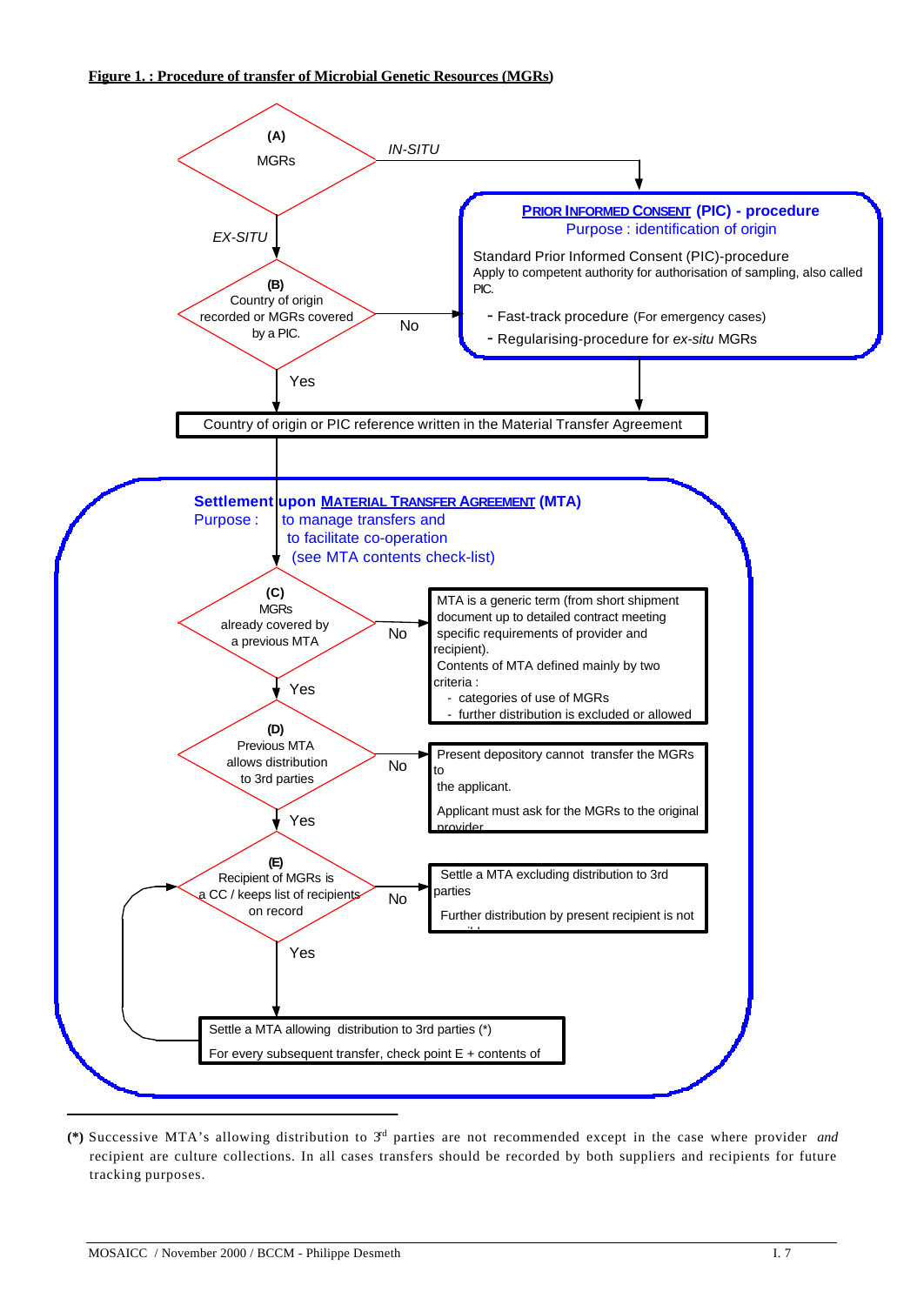#### **I.6. Terms of agreement on benefit sharing, access to and transfer of technology, scientific and technical co-operation as well as technology transfer.**

MOSAICC recommends the partners signatory of a MTA to include additional clauses, if applicable, in order to facilitate benefit sharing as foreseen by the CBD**<sup>18</sup>**, especially scientific and technical co-operation as well as access to and transfer of information and technology.

CBD art. 15.7 terms "... *sharing in a fair and equitable way…*" imply that the return for each partner should correspond fairly with the time, money and intellectual and inventive effort invested by that partner (including for the maintenance of the MGRs), and also reflect the respective specific values that will be added during the execution of the additional terms-package agreement.

When agreeing upon the terms of the MTA, the partners can decide either to wait until benefit arise from some commercial use and other utilisation of MGRs and to specify that complementary terms dealing with these topics will be discussed when the time had come. Or they can decide to agree upon the terms on benefit sharing preliminary to the start of the collaboration, not waiting till the necessity makes law. MOSAICC recommends the partners signatory of a MTA to come to a preliminary agreement about financial benefit sharing.

Partners should prefer terms providing possibilities for capacity building in, among others, taxonomy and general microbiology for the provider of microbial genetic resources.

In accordance with the principles and recommendations of the CBD it is recommended that the partners come to an agreement, as far as wished for, and as far as possible, about the following topics :

### **• IPRs related to MGRs and derived technology<sup>19</sup>**

Terms of agreements on IPRs related to MGRs and derived technology are recommended use-specific terms when commercial use is involved. MOSAICC recommends partners:

− to agree on the IPRs of the MGRs and/or derived technology before investing in research and development that could lead to the commercial use of the MGRs or derived technology;

<sup>18</sup> Article 15.7 : " ... *the aim of sharing in a fair and equitable way the results of research and development and the benefits arising from the commercial and other utilization of genetic resources with the Contracting Party providing such resources* "

Apart from the basic terms and the use-specific terms included in the Material Transfer Agreement standard model, MOSAICC foresees the possibility to have complementary mutually agreed terms dealing specifically with benefit sharing, transfer of technology, scientific and technical co-operation and technology transfer (technology including biotechnology). The existence of such additional terms, as well as their precise composition, will depend on each particular case (e.g. countries and organisations involved; nature and value of the MGRs involved; commercial or non-commercial uses, etc.).

In the case where additional terms are used, the success of the negotiation will depend on the goodwill of the respective partners to come to an overall win-win situation and the mutual understanding of each others' interests and the added value of their respective contributions. Such additional terms can, apart from the recipient and the provider of the MGRs, also involve local microbiologists, local competent authorities as well as representatives of local and/or indigenous communities.

<sup>19</sup> MOSAICC refers to CBD articles :

<sup>- 1</sup> which mentions as ways to serve the purposes of the CBD "*by appropriate access to genetic resources and by appropriate transfer of relevant technologies, taking into account all rights over those resources and to technologies* ".

<sup>- 15.1</sup> *"Recognizing the sovereign rights of States over their natural resources* " in the sense that "*the authority to determine access to genetic resources rests with national governments and is subject to national legislation* ". The latter does not imply, however, that the CBD does grant the state a property right over such genetic resources (Glowka et al. 1994).

<sup>- 16.2</sup> stating that "*In the case of technology subject to patents and other intellectual property rights, such access and transfer shall be provided on terms which recognize and are consistent with the adequate and effective protection of intellectual property rights* ", as well as CBD-article 16.5 stating that "*The contracting Parties, recognizing that patents and other intellectual property rights may have an influence on the implementation of this Convention, shall cooperate in this regard subject to national legislation and international law in order to ensure that such rights are supportive of and do not run counter to its objectives* ".

While IPR laws often differ from country to country, some general principles and rules laid down in international legislation, have to be shared by those countries that are party to these international arrangements (e.g. Budapest Treaty, TRIPS, Paris Convention). A growing number of countries permit the patenting of micro-organisms, as well as of derived products, technology and processes, and this as far as the criteria of invention, novelty and utility are met. Patent law does not in general consider 'experimental use' for noncommercial purposes as an infringement of the rights of a patent owner.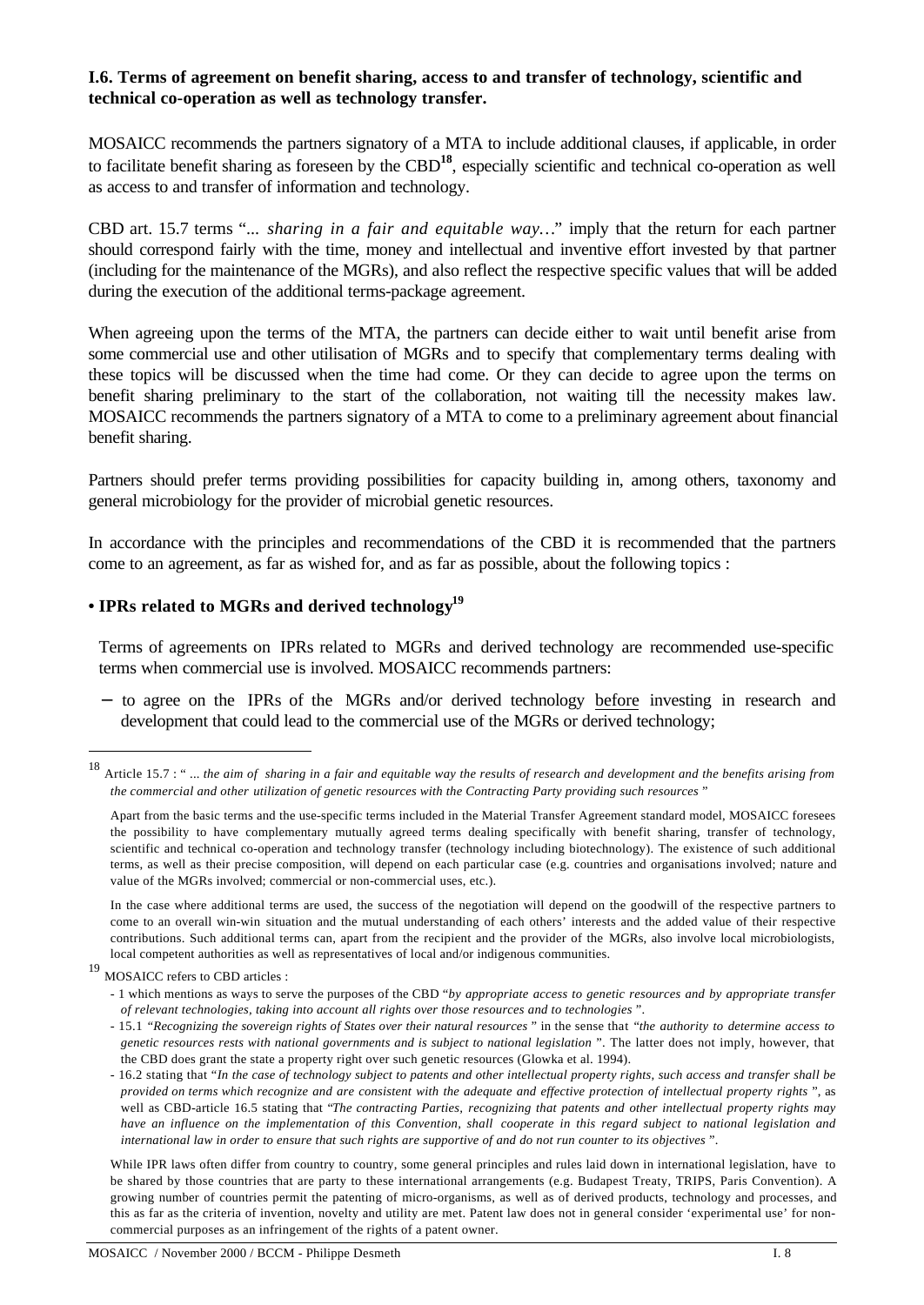Partners could make different agreements for different categories of MGRs and derived technology, and this depending on a gliding scale of value added during the acquirement of MGRs (isolation, purification), the characterisation of MGRs (identification of the MGRs; detection of possible uses) and the further development of those MGRs and derived technology. Agreements could range from single to shared IPR-ownership.

- − to allocate the IPRs to the inventing partner(s); and this while not necessarily excluding that other partners can, in the exceptional case of a successful commercial use of the MGR and/or derived technology, profit from forms of monetary compensation (royalties or other) and/or of a license on concessive or preferential terms (cf. CBD art. 16.2);
- − to timely apply for a patent (e.g. before one publishes, if one goes for a patent in a country that does not provide for a so-called grace period).
- **• Training, technical and scientific co-operation, technology transfer, exchange of information and publication policy<sup>20</sup>**
	- − MOSAICC recommends partners to look for co-operative research programmes since as in most cases, the best training can be provided through technical and scientific co-operation.
	- − As also recommended by IUMS, all scientific papers should mention provider, country of origin, date and place of isolation and identification data**<sup>21</sup>** .

#### **• Place and ways of conservation of MGRs<sup>22</sup>**

International co-operation can lead to the establishment of conservation facilities in the country of origin or to the development of agreements between on the one hand countries of origin having no conservation facilities yet and on the other hand foreign microbial genetic resource centre.

### **• Partnerships involving stakeholders other than provider and recipient of MGRs, including indigenous and local communities<sup>23</sup>**

<sup>20</sup> **Research and training** : CBD art.12(a) « *establish and maintain programmes for scientific and technical education and training in measures for the identification, conservation and sustainable use of biological diversity and its components and provide support for the specific needs of developing countries* »;

**Access to and transfer of technology** : CBD art.16 «*Access to and transfer of technology,..., to developing countries shall be provided and/or facilitated under fair and most favourable terms* »;

**Exchange of information** : CBD art.17: « *such exchange of information shall include exchange of results of technical, scientific and socio-economic research, as well as information on training and surveying programmes, specialized knowledge, indigenous and traditional knowledge as such in combination with the technologies referred to in article 16* »;

**Technical and scientific co-operation** :

CBD art.15.6: « *endeavour to develop and carry out scientific research based on genetic resources provided by other Contracting Parties with the full participation of, and where possible in, such Contracting Parties* »;

CBD art.18.1: « *cooperation in the field of conservation and sustainable use of biological diversity,…*»;

CBD art.18.2: « …, *the development and strengthening of national capabilities, by means of human resources development and institution building* »;

CBD art.18.4: « *encourage and develop methods of cooperation for the development and use of technologies* »;

CBD art.18.5: « *the establishment of joint research programmes and joint ventures for the development of technologies…* »;

CBD art.19: « *the effective participation in biotechnological research activities by those Contracting Parties, especially developing countries, which provide the genetic resources for such research, and where feasible in such Contracting Parties* ».

<sup>21</sup> Dr. Cletus P. Kurtzman - US Nat'l Committee for the IUMS and Ms Robin Schoen - US Nat'l Academy of Sciences / National Research Council

<sup>22</sup> CBD art.9: *"Each contracting Parties shall as far as possible and as appropriate,… (a) adopt measures for the ex-situ conservation of components of biological diversity, preferably in the country of origin of such components;…, (e) cooperate in providing financial and other support for ex-situ conservation,…, and in the establishment and maintenance of ex-situ conservation facilities in developing countries".*

<sup>23</sup> Apart from suggesting that recipients of MGRs cooperate with , among others, governmental institutions and the private sector of the country providing the MGRs (CBD art. 16.4) and/or the appropriate international and national institutions (CBD art. 18.1), the CBD also makes reference to indigenous and local communities (CBD art. 8 j). However, the CBD does not provide its users with a definition of these communities or guidelines on how to deal with them.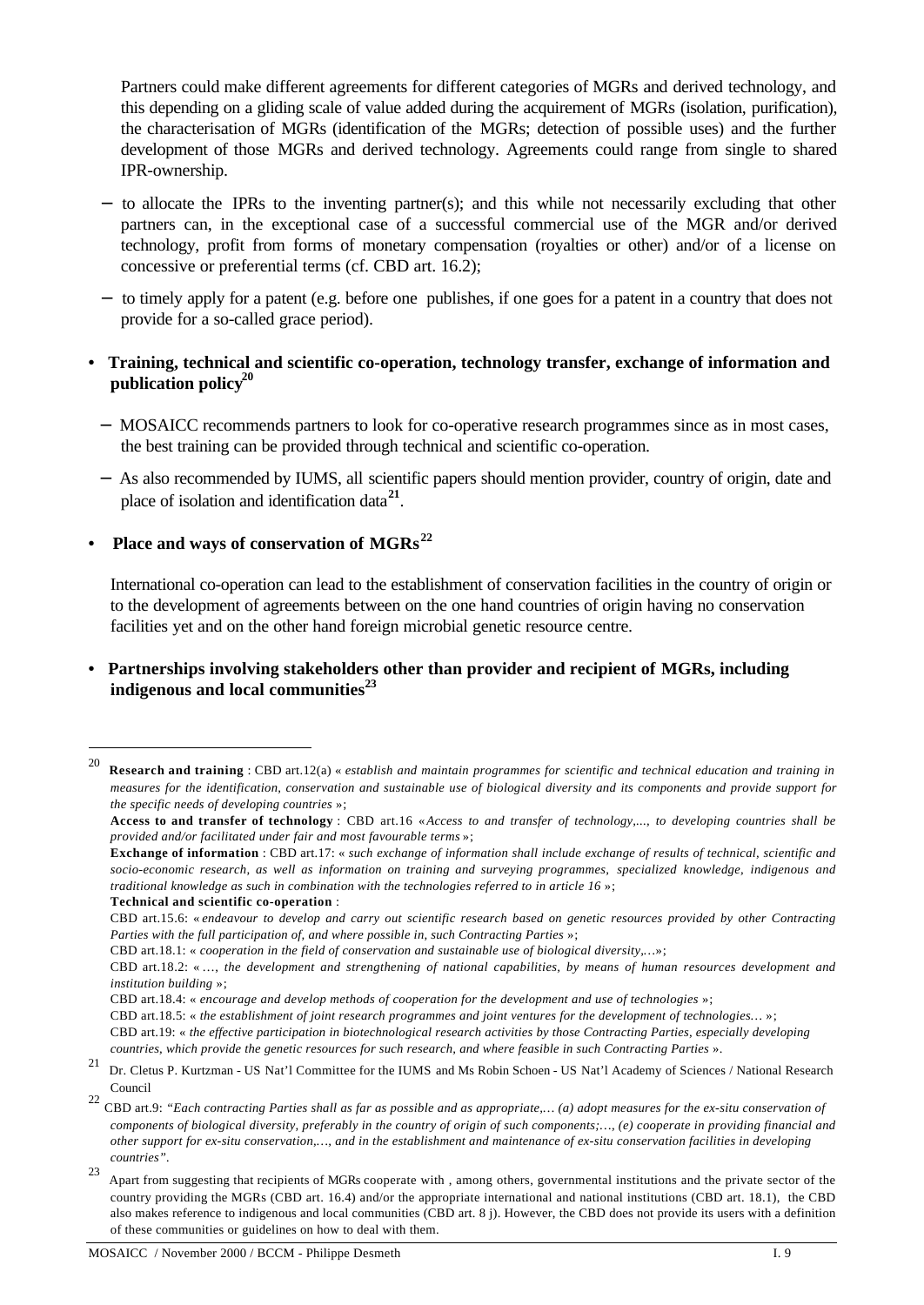MOSAICC recommends that partners include indigenous or local communities as parties of an agreement in so far as the community is:

- owner or usufructuary of the area where the *in-situ* MGRs were accessed;
- well represented by officially recognised representative(s) and
- willing to preserve and maintain knowledge, innovations and practices relevant for the conservation and sustainable use of MGRs (CBD art. 8 (j)).

#### **• Monetary terms <sup>24</sup>**

MOSAICC recommends that monetary compensations to those that provide or enable access to MGRs should be dedicated to technical and scientific co-operation programmes.

#### **- Initial, up-front payments<sup>25</sup>**

Initial payments can be made before or after accessing the MGRs, but this does not always take into account the possible, successful commercial use of the MGRs.

MOSAICC recommends to calculate the importance of the initial payments in terms of the actual involvement of the provider in the delivery of the MGRs (e.g. local community participating or not to field survey; costs of maintenance of *ex-situ* MGRs, etc.)

#### - **Milestones payments**

Milestones payments are dependent on the progress of the R&D process leading to a commercialization of a product derived from a MGRs. At specific stages of the R&D process, set beforehand by both parties

The users pays a fixed amount to the provider, as a kind of acknowledgement that the MGRs has some particular feature with possible industrial application.

#### **- Royalty payments**

Royalty payments are fully dependent on the successful commercial use of the MGRs concerned.

MOSAICC recommends that public not-for-profit *ex-situ* resource centres should not pay any royalties for MGRs they have acquired, and this foreseen that these *ex-situ* MGRs, according to their public mission, will be made publicly available for a costs-covering fee.

<sup>24</sup> Monetary terms can be broadly split into, on the one hand, terms concerning initial payments (e.g. up-front payments) that are made independently of, as well as before, any possible successful commercial use of the MGRs concerned; and on the other hand, royalty payments that are only made in the exceptional cases of successful commercial use of MGRs.

<sup>&</sup>lt;sup>25</sup> In this category, we can consider the normal fees applied by most *ex-situ* resource centres and payable by the recipients of the MGRs after the delivery of the requested MGRs. In case of access to *in-situ* MGRs, up-front payments could be linked to programmes for training, technical and scientific co-operation.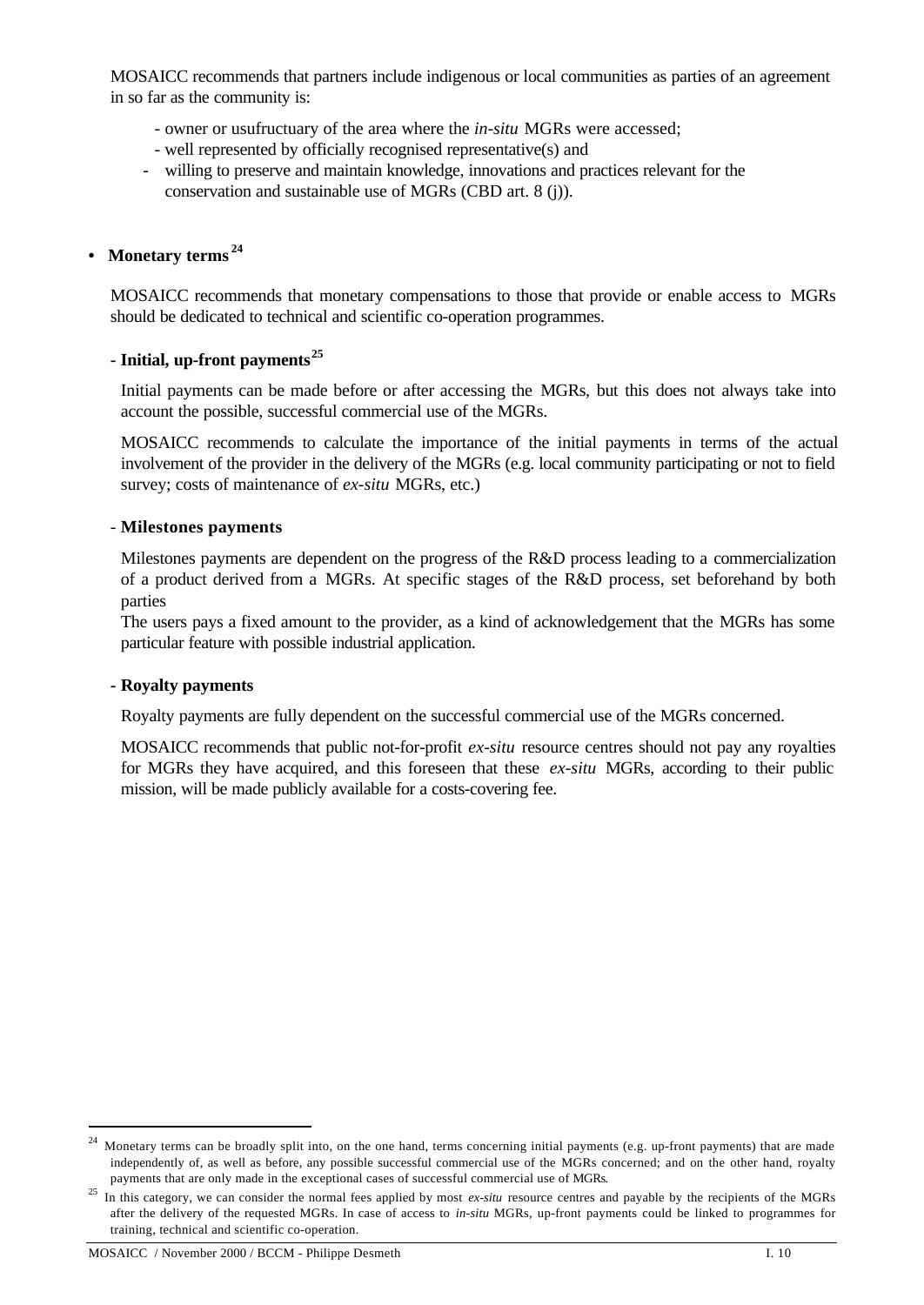### **SECTION II. MODEL DOCUMENTS**

List of documents that should « cover » the MGRs in order to guarantee a transfer consistent with the principles of the CBD.

#### **ACCESS TO** *IN-SITU* **MGRS**

- **Prior Informed Consent PIC** obtained from a competent authority
- Optional: permission of the landowner and/or usufructuary
- **Material Transfer Agreement MTA**

#### **ACCESS TO** *EX-SITU* **MGRS**

- **Material Transfer Agreement MTA**
- **Reference to the country of origin or reference of the PIC** or equivalent document delivered when the MGRs were originally isolated from *in situ* conditions and deposited in *ex situ* collections(See pages I.2, I.3 and I.4)

MOSAICC recommends that each document (PIC-application, PIC, MTA):

- − fully identifies the parties involved, as well as their representative(s);
- − is dated;
- − contains a clear indication about duration of its terms;
- − in the case of PIC-application and PIC-certificate, is signed by the sender;
- − in the case of MTA, is signed by all parties involved, or seen as approved on basis of the purchase order or the notice of receipt of the MGRs.

#### MOSAICC proposes:

- − a model of Material Transfer Agreement;
- − a PIC-application model form for access to *in-situ* MGRs;
- − a model of PIC for access to *in-situ* MGRs.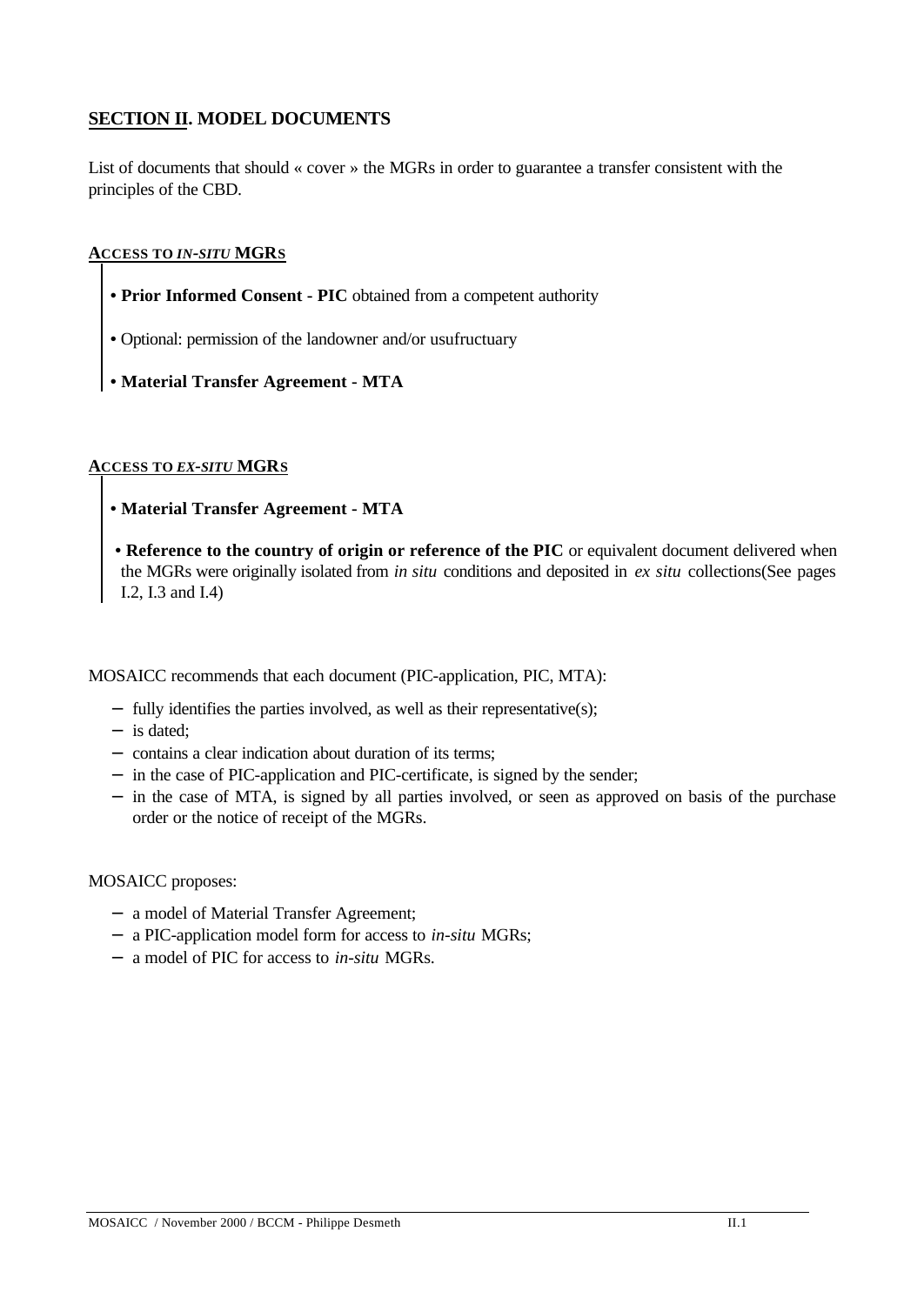### **MATERIAL TRANSFER AGREEMENT – MTA**

<sup>26</sup> The RECIPIENT will respect, if applicable, the accompanying PIC-terms and the terms laid down in the previous Material Transfer Agreement (see annexes).

**27** The RECIPIENT will use the MGRs described and listed in annex, in a sustainable way, for *bona fide* purposes and in full respect of the principles of the Convention on Biological Diversity and other applicable rules of international and national laws.

**<sup>28</sup>**The RECIPIENT will not distribute the MGRs delivered.

The RECIPIENT may distribute the MGRs, provided that the following conditions are observed:

The RECIPIENT will keep records of the full co-ordinates of all downstream recipients of the MGRs concerned. This information will be available on request (= monitoring the transfers).

The RECIPIENT will transmit to the PROVIDER, as far as applicable, information (e.g. intentions for commercial use,) provided by the downstream recipient(s) of the MGRs concerned  $($  = information feedback);

<sup>29</sup>The RECIPIENT and the PROVIDER distinguish the following categories of use of MGRs:

Category 1: Use for test, reference, bioassay and control (covering only their use within the framework of the corresponding official (inter)national test-, bioassay and control protocols); use for training purposes;

Category 2: Use for research purposes;

Category 3: Commercial use**.** Commercial use of MGRs includes but is not limited to the following activities : sale, patenting, obtaining or transferring intellectual property rights or other tangible or intangible rights by sale or licence, product development and seeking pre-market approval .

For categories 1 and 2 uses:

l

The RECIPIENT will not claim ownership over the MGRs received, nor seek intellectual property rights over them or related information. If the RECIPIENT wishes to utilise or exploit such organisms commercially he will first inform the PROVIDER ; suitable and adequate recompense to « *names of those entitled to be rewarded* » and the country of origin will be discussed in the spirit of the Convention on Biological Diversity.

THE RECIPIENT will ensure that any individual or institution to whom the RECIPIENT makes samples of the MGRs available, is bound by the same provision.

<sup>26</sup> Accompanying terms: Reference of PIC, mention of the country of origin; previous MTA-terms if any  $27$  Basic terms : Description of MGRs (country of origin, place and date of isolation, strain reference number, identification data, name of the individual that has isolated the strain from *in situ* conditions or, if individual's name is not available, the name of the institution (legal entity) that employed the individual at the time of the isolation of the strain.) ; *Bona fide* and sustainable use, following the CBD-principles ; Clause governing the payment of the costs of handling. Information about provider and recipient: names, addresses Scientific feedback : publication will mention provider, strain reference number and country of origin. <sup>28</sup> Key-terms that differentiate MTA excluding or allowing distribution to  $3<sup>nd</sup>$  parties <sup>29</sup> Use-specific terms  $\frac{\text{Category 1:}}{\text{Use for test, reference, bioassay, control and training purposes.}}$ − No commercial use ; − No IPRs on MGRs, derived technology and information ; − The recipient has to follow the protocols of standard test and reference procedure. Category 2: Use for research purposes − No commercial use ; − No IPRs on MGRs, derived technology and information ; Category 3 : Commercial use − Terms on IPRs, information feedback about patent application ; Need precise terms for benefit-sharing (see additional terms).

<sup>(</sup>See Terms of Material Transfer Agreements for access to *ex-situ* MGRs on page )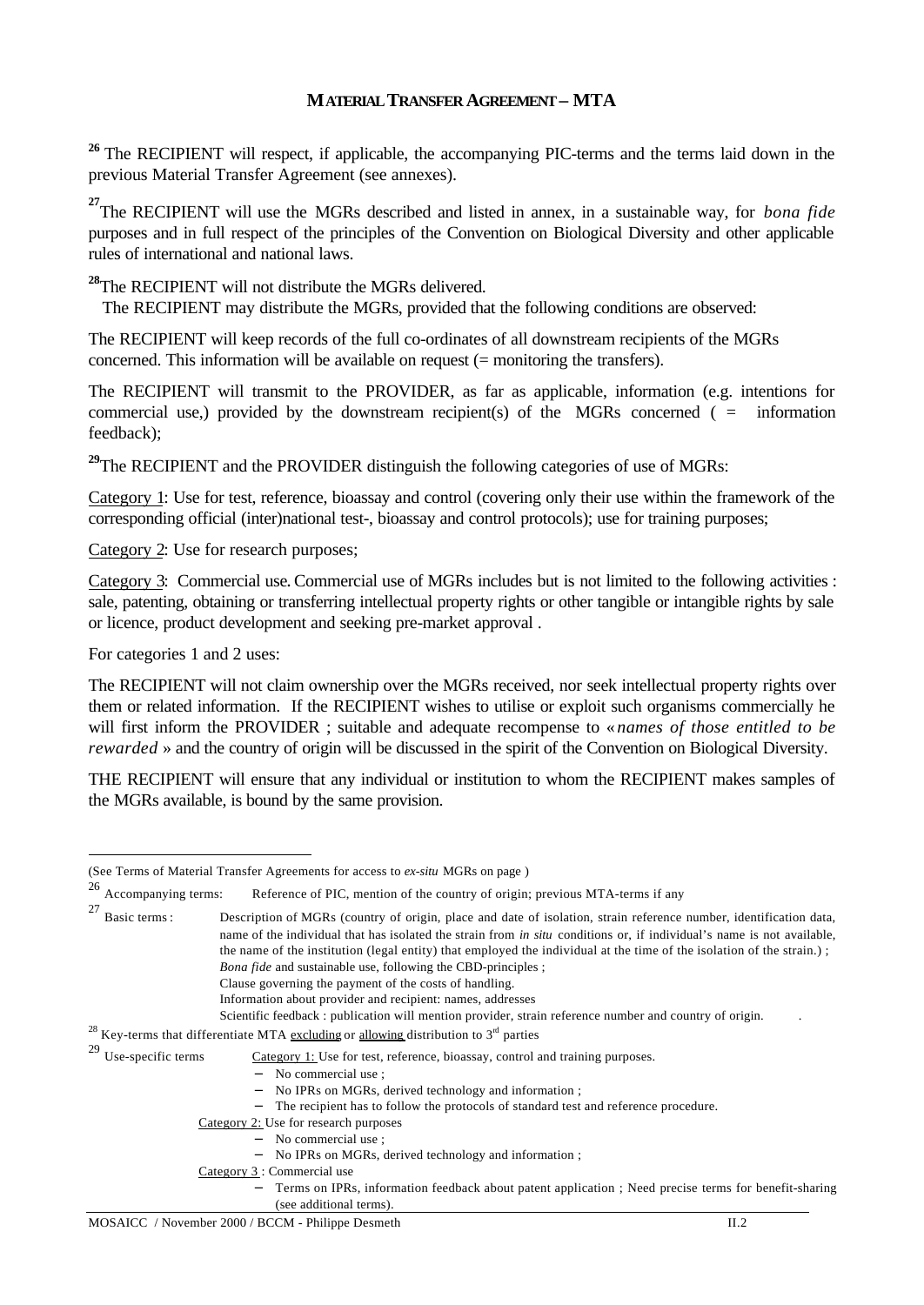For category 3 uses,

In order to ensure adequate benefit sharing with the country of origin and *« names of those entitled to be rewarded* », according to the principles of the Convention on Biological Diversity, the RECIPIENT will immediately inform the PROVIDER and the country where the MGRs were originally accessed, of the intended commercial use(s) of the MGRs and/or derived technology and/or related information. The terms upon which benefit sharing with the stakeholders takes effect are laid down in annex.

For all categories of uses,

The RECIPIENT will mention the PROVIDER, the strain reference number and the country of origin in publication presenting scientific results and related information resulting from the use of the MGRs.

#### **MTA ADDITIONAL TERMS CHECK LIST**

#### • **IPRs related to MGRs and derived technology**

Different regimes<sup>30</sup> of IPR-ownership could be related to different values added by the respective partners during the acquirement (isolation, purification) and/or the characterisation of MGRs (identification of the MGR, detection of possible use(s), etc.).

| Check the following categories : | IPR-ownership of the MGRs               |
|----------------------------------|-----------------------------------------|
|                                  | IPR-ownership of the derived technology |

#### • **Terms on training, technical and scientific co-operation, technology transfer, exchange of information and publication policy<sup>31</sup>**

Terms providing possibilities for capacity building in, among others, taxonomy and general microbiology for the provider of microbial genetic resources should be emphasised and considered as important as financial arrangements. MOSAICC recommends partners to look for co-operative research programmes since as in most cases, the best training can be provided through technical and scientific co-operation.

#### • **Place and ways of conservation of MGRs**

International co-operation can lead to the establishment of conservation facilities in the country of origin or to the development of agreements between on the one hand countries of origin having no conservation facilities yet and on the other hand foreign microbial genetic resources centres**<sup>32</sup>** .

### • **Partnerships involving other stakeholders than provider and recipient of MGRs, including indigenous and local communities**

MOSAICC recommends that partners include indigenous or local communities as parties of an agreement in so far the community is:

- owner or usufructuary of the area where the *in-situ* MGRs where accessed;
- represented by officially recognised representative(s) and
- willing to preserve and maintain her knowledge, innovations and practices relevant for the conservation and sustainable use of MGRs (cf. CBD-article 8 (j)).

<sup>30</sup> For instance : - single ownership or co-ownership of the IPRs;

 <sup>-</sup> a single or different regimes of IPR-ownership, and the latter depending on the category of MGRs.

<sup>&</sup>lt;sup>31</sup> As the publication of results of the joint programme might prohibit a successful patent application, no publication should be made without the written agreement of the concerned partner. It is to remember that scientific publications should always mention provider, strain reference number and country of origin.

<sup>32</sup> In this case, a country could transfer *ex-situ* MGRs to (an) *ex-situ* resource centre(s) in (an)other country(ies). This transfer should be covered by a extended MTA including provisions for access and benefit-sharing modalities. Detailed terms may be desired by the respective partners, for example by distinguishing type strains from non-type strains, or by making ad hoc agreements for herbarium material (in case of fungal material) etc.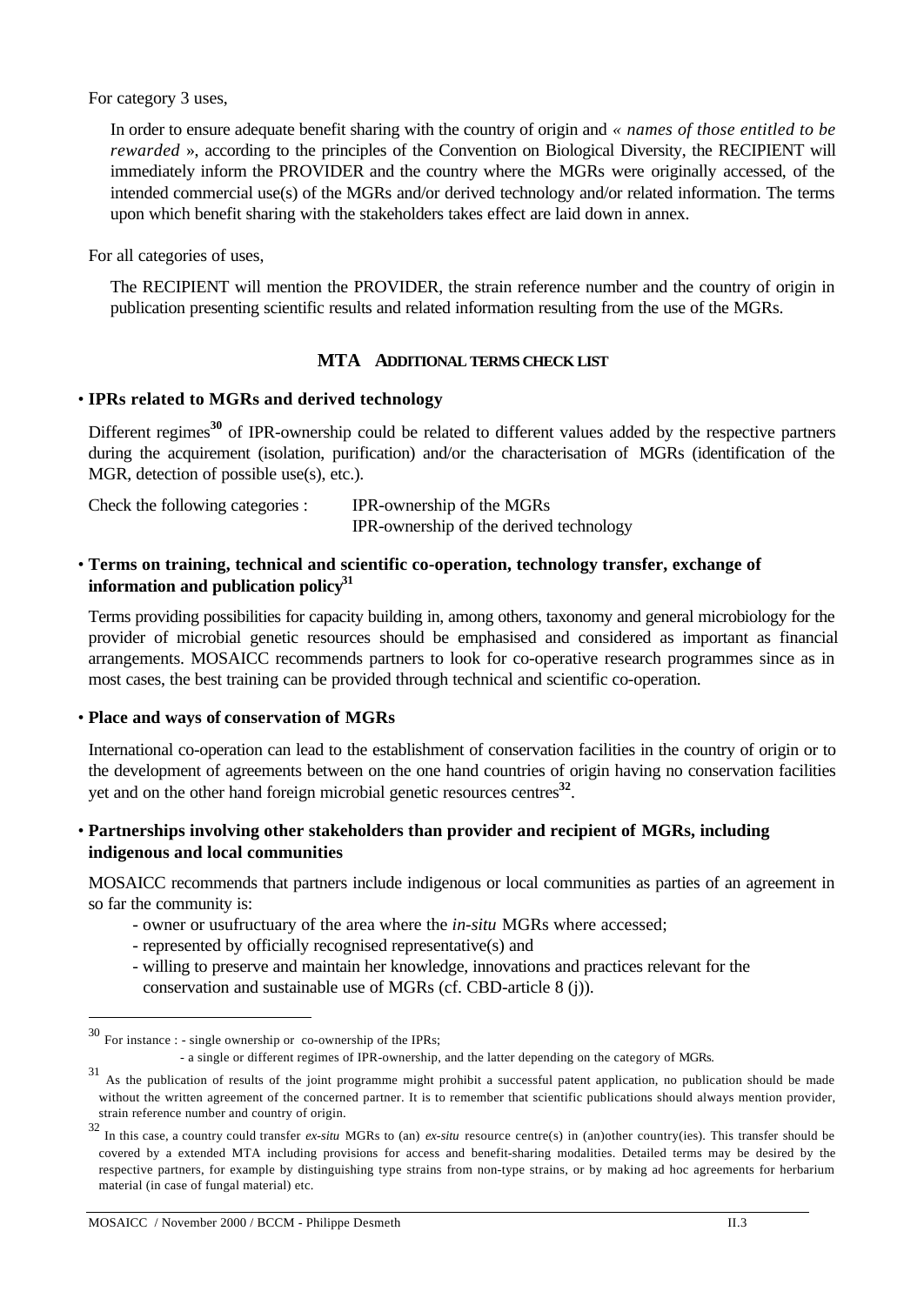#### **• Monetary terms**

MOSAICC recommends that monetary compensations to those that provide or enable access to MGRs should be partly dedicated to technical and scientific co-operation programmes.

- Initial, up-front payment

Initial payments can be made before or after accessing the MGRs, but this always independently of the possible, successful commercial use of the MGRs. MOSAICC recommends to calculate the importance of the initial payments in terms of the actual involvement of the provider in the delivery of the MGRs<sup>33</sup>.

- Milestones payments

Payments related to the progress made in the development of a product or process that could be commercialised in fine.

- Royalty payments

Royalty payments are fully dependent on the successful commercial use of the MGRs concerned. Agreements should always make reference to net royalties**<sup>34</sup>** .

<sup>33</sup> For example : local community participating or not to field survey, costs of maintenance of *ex-situ* MGRs, etc.

<sup>&</sup>lt;sup>34</sup> Net royalties mean the gross amount of royalties, license fees, profits or any other payments which result from the use of a MGR and derived technology, less: - the costs incurred by the royalty paying partner to develop a patentable application making use of the MGRs;

 <sup>-</sup> the costs incurred by the royalty paying partner for patenting derived technology; - the costs of marketing the application.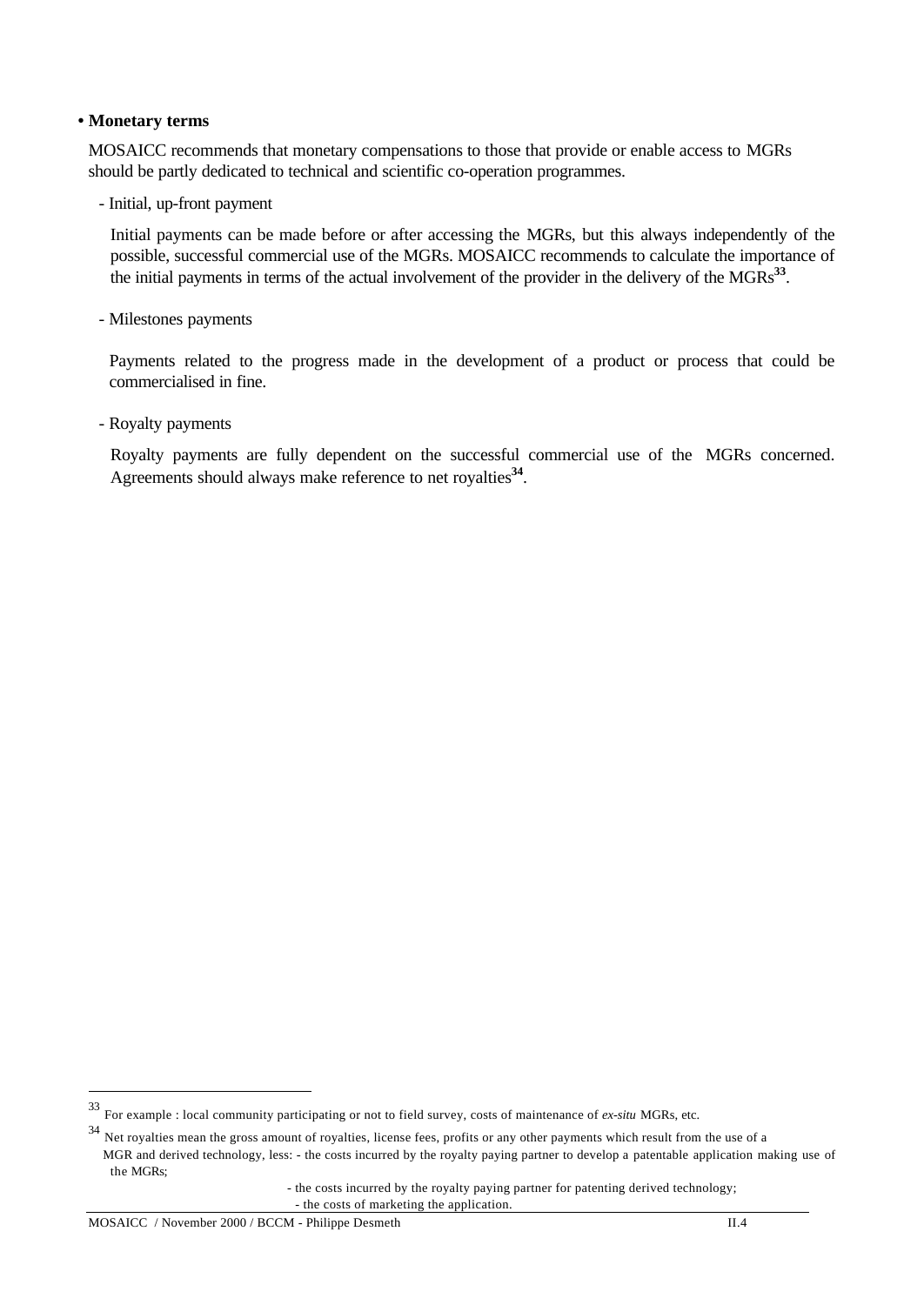(*Date*)

(*Name and address of the PIC-provider*)

Dear (...........),

According to article 15 of the Convention on Biological Diversity (CBD) stating that «*the authority to determine access to genetic resources rests with the national governments and is subject to national legislation* » and that «*Each Contracting Party shall endeavour to create conditions to facilitate access to genetic resources for environmentally sound uses by other Contracting Parties and not to impose restrictions that run counter to the objectives of this Convention* », as well that «*access to genetic resources shall be subject to prior informed consent of the Contracting Party providing such resources* »;

and, as ratified by (*Name of the Country where one wants to access MGRs*),

I would like to acquire access to (*Name of the field survey area*), as well as to its genetic resources, with your prior informed consent (PIC), during the period and under the conditions specified in annex.

To this end, I have annexed a model form of PIC-certificate to be used if you agree to provide me with such a PIC according to the principles and rules laid down in the CBD.

(*closing salutation*)

(*Name, address and signature of the PIC-applicant*)